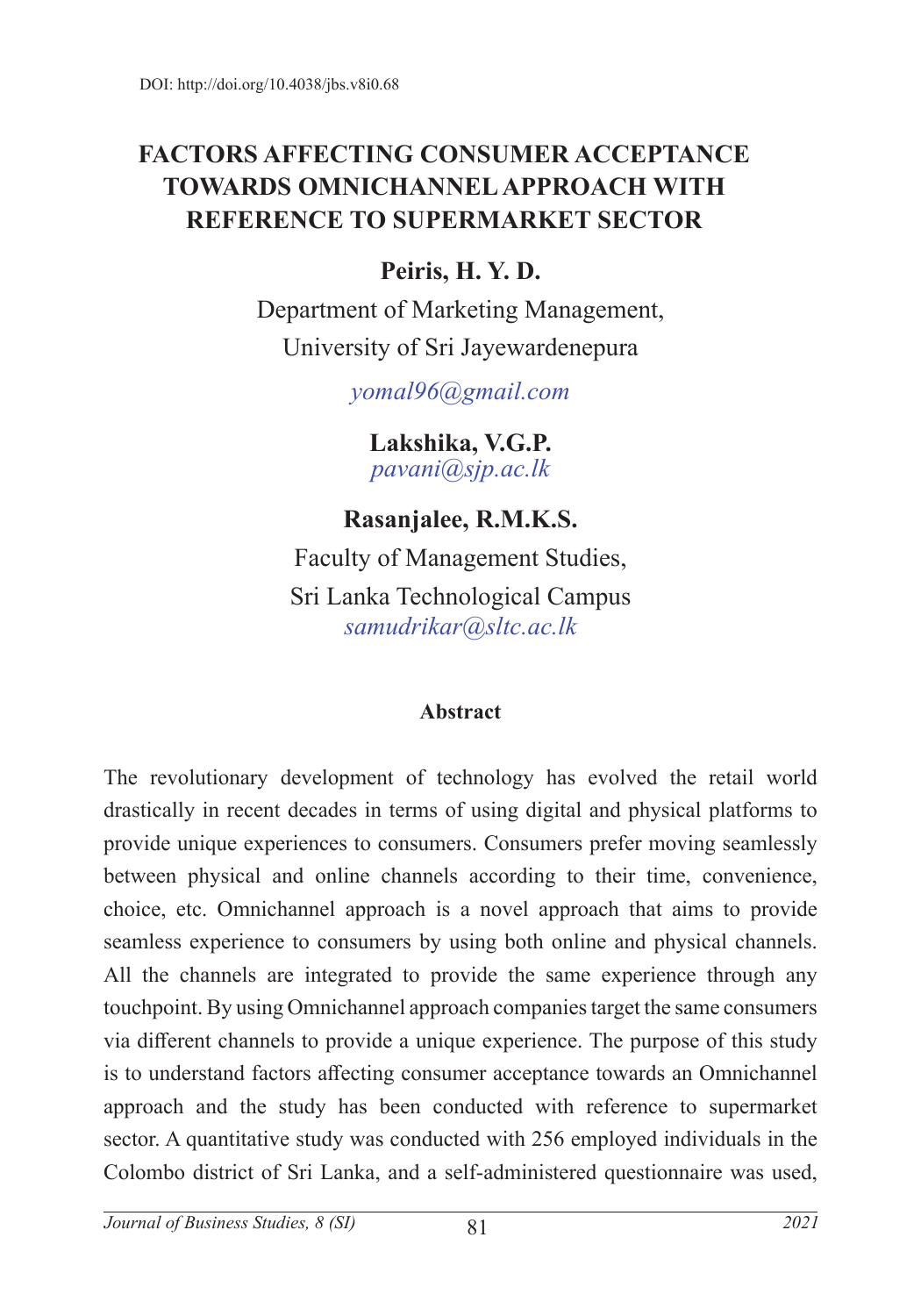with data analyzed using Structural Equation Modelling (SEM) with AMOS. The results of the study indicated that perceived usefulness and compatibility have a significant positive impact, while the perceived ease of use, cost and risk do not have a significant impact on consumers' behavioral intention to use an Omnichannel approach. Perceived compatibility is the salient factor out of selected variables. This study contributes to academic research by shedding light on this novel phenomenon, as well as to businesses operating in the supermarket sector by drawing numerous implications for developing their omni-channel strategy.

**Keywords:** Consumer Acceptance; Omnichannel Approach; Supermarkets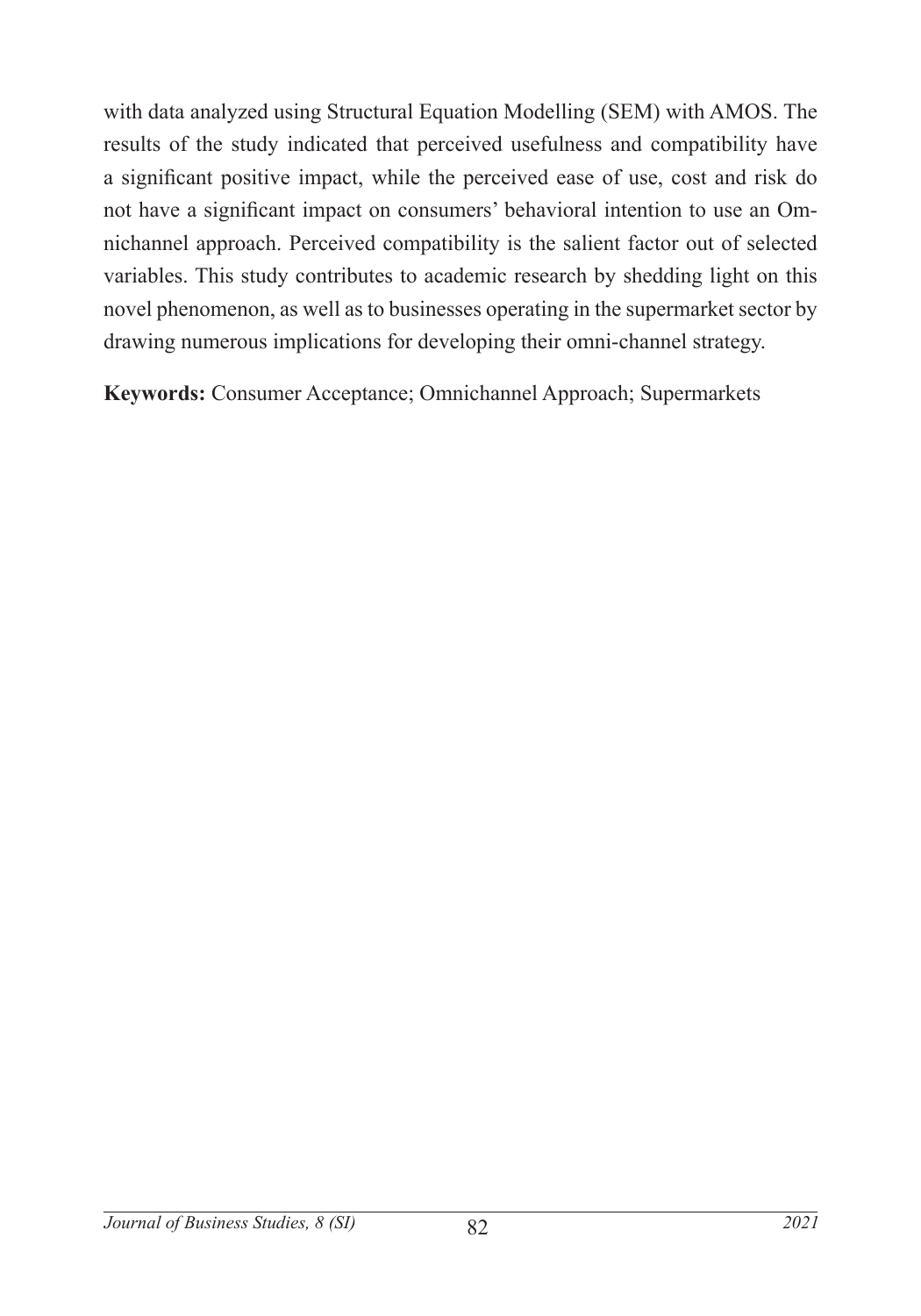### **1. Introduction**

The retail world has changed dramatically in recent decades and has become more sophisticated with the revolutionary development of technology, digital marketing, and e-commerce (Verhoef, Kannan, & Inman, 2015). Further, alternative distribution channels, which have proliferated alongside technological advancements, have also altered retailing perspectives. Besides, when choosing channels for purchases consumers move between physical stores, online or mobile stores according to the preferences, situation, considering time period and the product category (Silva et al., 2018). As a result, retailers today recognize that each channel, such as online, physical and mobile has distinct advantages, and they strive to reach their customers through a variety of channels (Levy and Weitz, 2001).

Moreover, in the current context, consumers have become more knowledgeable and advanced. They seek unique experiences when purchasing products rather than just purchasing products from stores (Carvalho, 2014). According to Chief Marketing Officer Council report, (2019) over 85% of global consumers prefer a blend of both digital and physical channel experiences when interacting with brands especially in supermarket sector. Only 10% prefer only digital channels and only 5% of consumers prefer only physical channels. Even though most of the consumers prefer both digital and physical channels only 13% of consumers believe companies are meeting their expectations via both of these channels. Therefore, many retailers have developed multichannel strategies to deal with these technological advancements by adding new touch-points to their portfolios through which they can interact with customers (Verhoef et al., 2007).

In multichannel, each channel targets a separate segment of consumers and even serves different needs, but consumers could not move seamlessly in online and physical channels. As a result, a novel concept known as the Omnichannel approach has emerged to provide consumers with a seamless experience by integrating both online and offline channels (Rigby, 2011; Carvalho, 2014; Sopadjieva et al., 2017; Silva et al., 2018). Although academic literature on omnichannel retailing has been appearing since 2015, studies relating to this new paradigm are still scant (Verhoef, Kannan, & Inman, 2015). However, while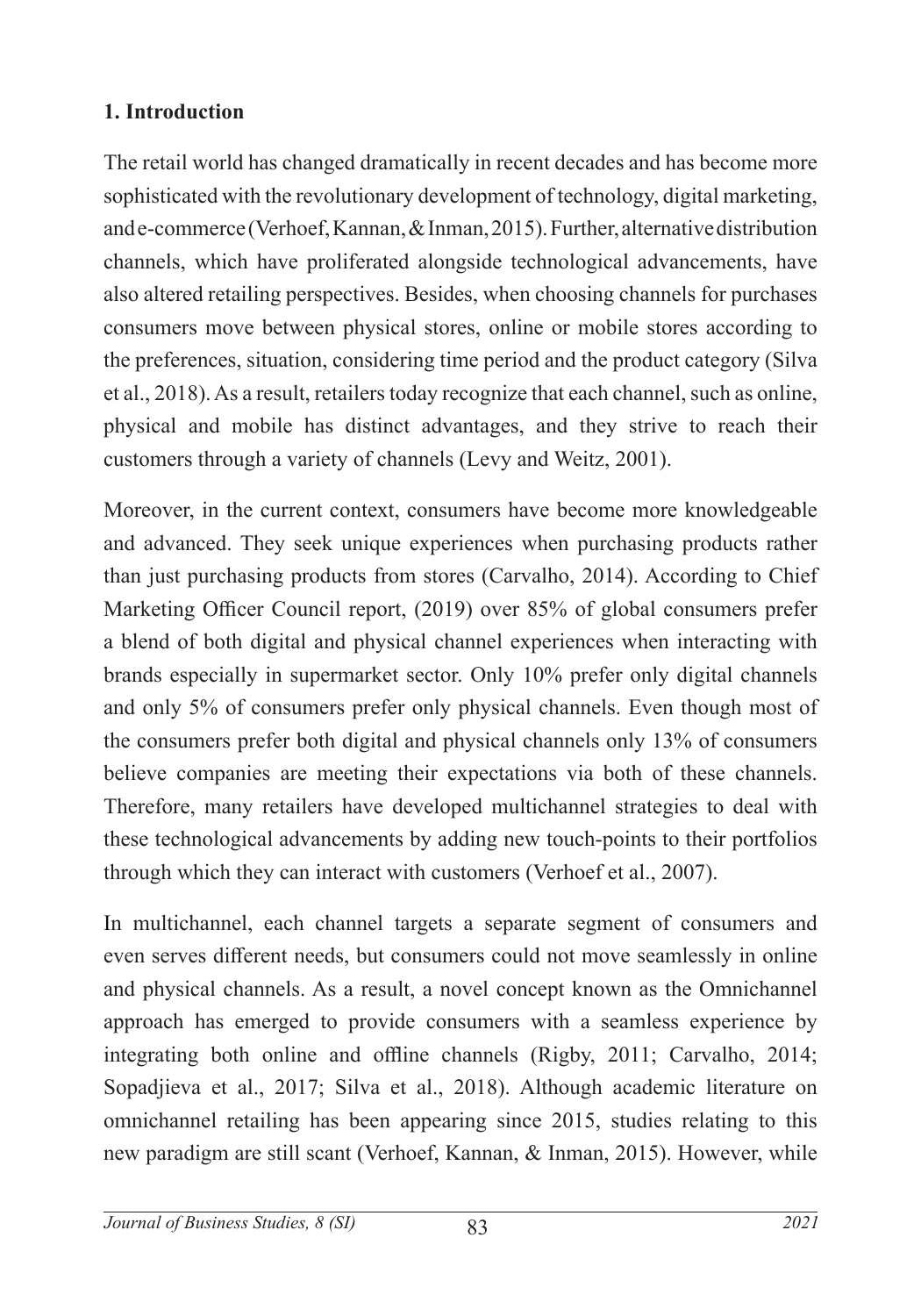these approaches are not widely used in Asian countries at the moment, they are transitioning to using online and physical approaches to provide consumers with unique experiences, and thus there is a high potential in using Omnichannel approaches (Konrad Chan, 2020), which motivated the current study to investigate consumer acceptance of this new paradigm in an Asian context.

Further to that, the emergence of omni-channel retailing expands opportunities for academics to generate insights that can help retailers address challenges. Because companies can gain a competitive advantage by using an omnichannel approach, hence both practitioners and researchers are keenly interested in consumer intentions to use this type of approach (Silva et al., 2018).

However, previous literature indicated that studies relating to Omnichannel approach have been relatively scanty and out of the few studies, far too little attention has been paid to investigate consumer acceptance towards Omnichannel approach (Verhoef et al., 2015). Furthermore, studies on Omnichannel approach in Asian countries are rare and as a developing country, in Sri Lanka, no attempts were done to explore the potential of Omnichannel approach (Muhamed, 2019). Therefore, this study strives to understand the key factors underlying consumers' intentions to use an omnichannel approach.

Besides that, consumer penetration of supermarket shopping in Sri Lanka has more than doubled in the last decade, with an average year-over-year growth rate of 7.3 percent (Dissanayake, 2019), demonstrating that the industry's growth has been consistent and sustainable. It should be noted, however, that all the previous studies on supermarket industry that are reported in open literature have not been given attention to investigate Omnichannel approach, Hence, the present study aims to investigate factors affecting consumer acceptance towards Omnichannel Approach in Sri Lankan context with special reference to supermarket sector.

Accordingly, the present study will contribute to the literature by bridging the knowledge gaps in Sri Lankan context identifying factors that influence consumers to use Omnichannel approaches. More specifically, this paper examines the impact of compatibility, cost, perceived risk, perceived usefulness, and perceived ease of use on behavioral intention to use. Because the majority of the open literature on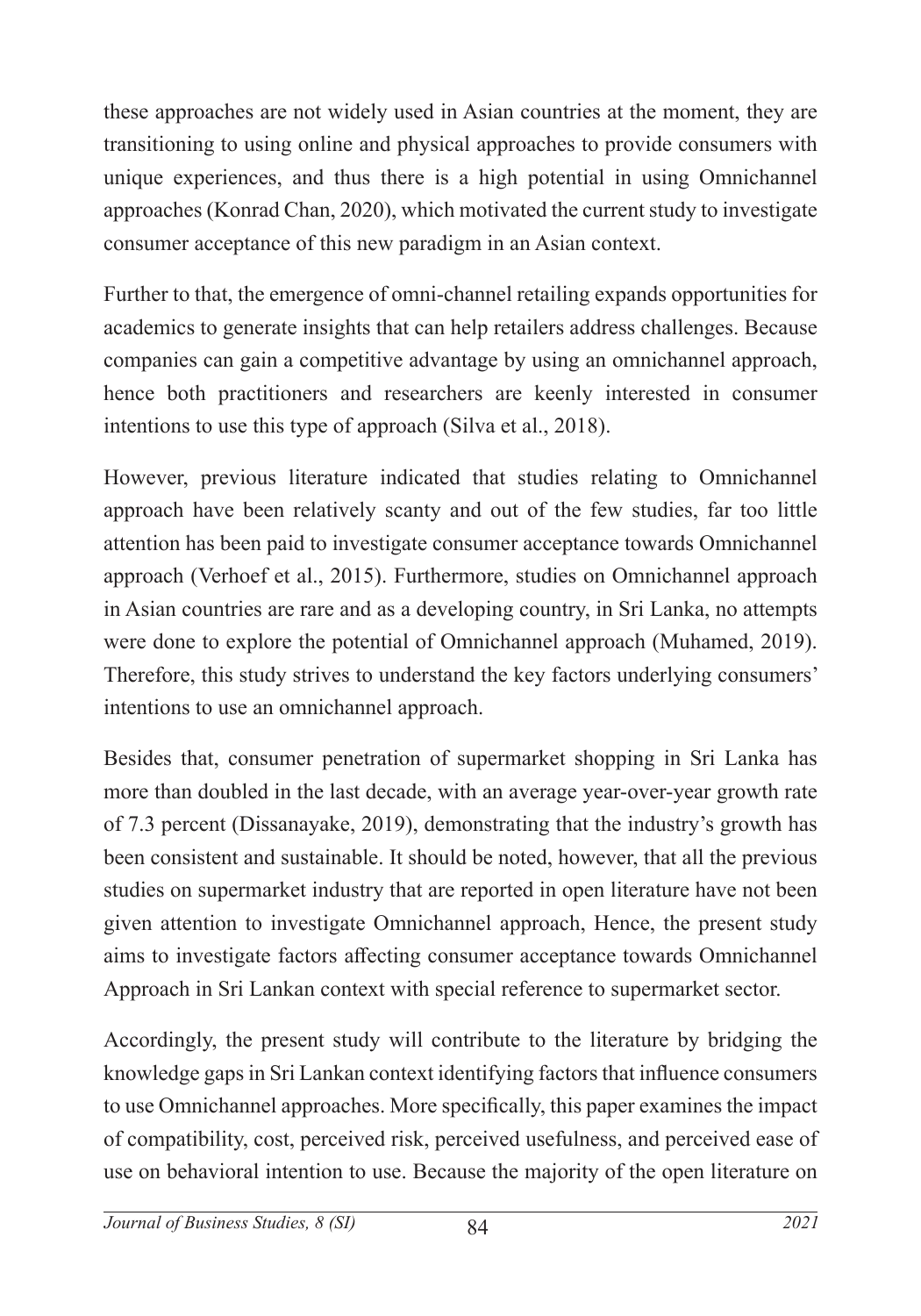technology acceptance-based research areas has used the TAM model to identify factors and other factors such as compatibility, risk, and cost mostly explain the adoption of innovations (Davis, 1986; Ventatesh et al., 2012)

## **2. Literature Review**

In the current context, consumers can interact with a brand through many touchpoints. They can use mobile devices while they are physically in the store, to quickly check the price and availability of the products and to compare products with different retailers. This channel strategy is viewed as Omnichannel approach. There, customers can seamlessly move across both online and physical channels while getting the same experience. Here all the channels are integrated to provide customers a unique experience (Sopadjieva et al., 2017).

The word Omnichannel is derived from the term "Omni" itself which is a Latin word meaning "all" or "universal", (Sopadjieva et al., 2017) and according to Cambridge Dictionaries (2014), the prefix "Omni" means "everywhere" or "everything" which emphasis on integrating everything of different channel approaches. Rigby, (2011) was the first to use the expression Omnichannel approach as, "an integrated sales experience that melds the advantages of physical stores with the information-rich experience of online shopping". According to Piotrowicz & Cuthbertson, (2014) Omnichannel concept is perceived as an evolution of the multichannel. In Sopadjieva et al., (2017), the author identifies Omnichannel in consumer experience point of view which provides consumer experience across the channels and touchpoints. According to above definitions, the main idea of Omnichannel approach is providing seamless experience to consumers by using both physical and online channels, and all the channels used are integrated to provide a unique experience to a particular target group of consumers.

Getting an understanding about consumer acceptance on innovative technologies is important in this study. Due to vast development of technologies, consumer behavior also rapidly changing. Consumers expect consistent and integrated product or service experience regardless of the channel they use to purchase products. Consumers' acceptance behavior will depend on preferences, situation, time, product category, recommendations, and past experiences (Davis et al., 1989).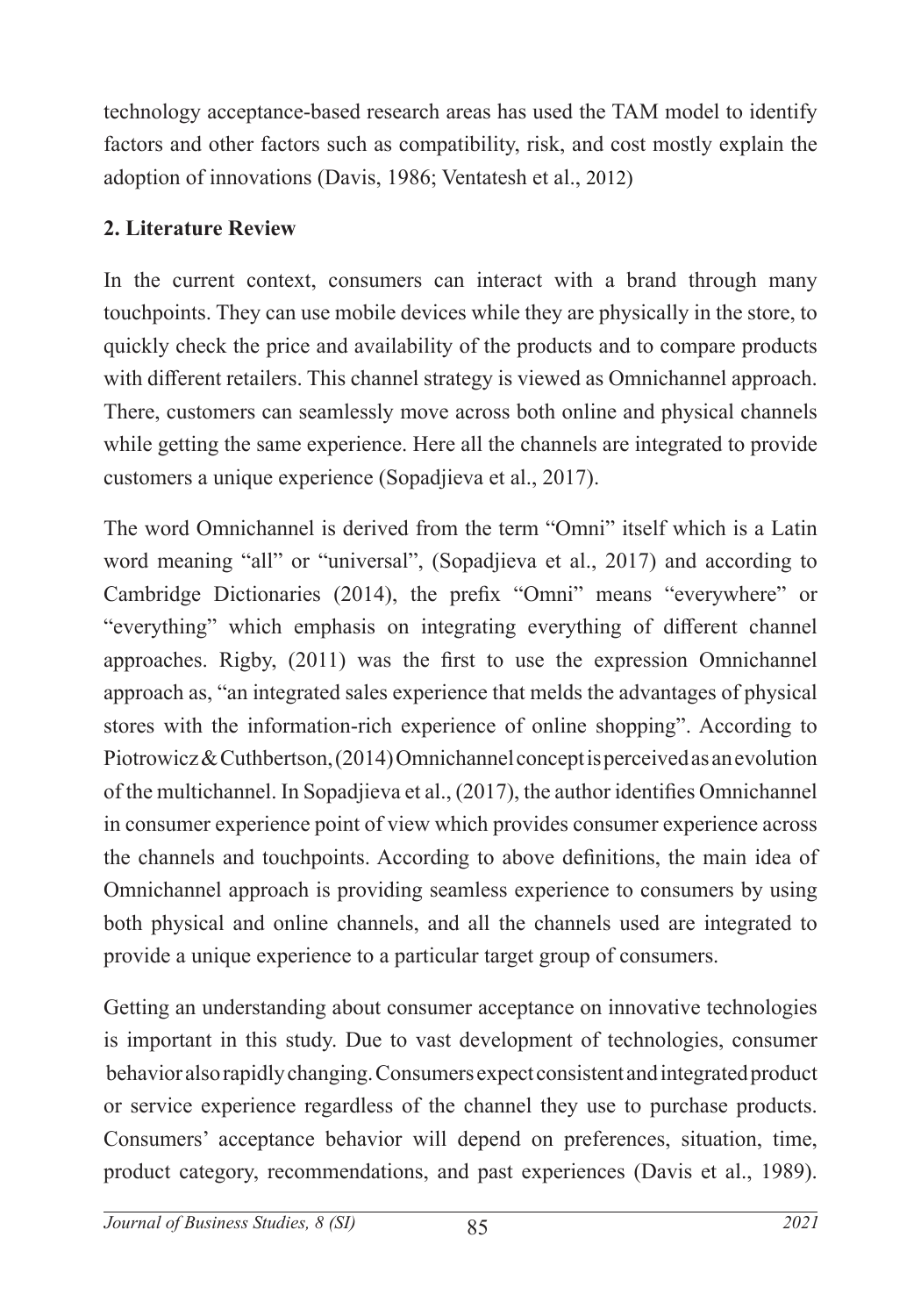Presently, consumer behavior has become important for internet-based businesses (Wu & Wang, 2005). Consumers use computers or mobile devices in purchasing and using products and consumer expectations have changed over time. Since Omnichannel approach is a technological approach, it needs to be investigated whether consumers accept this kind of approach and what are factors that influence the decision of the consumers.

According to the literature, the important model to investigate factors of technology acceptance is, Technology Acceptance Model (TAM) (Davis et al., 1989) According to TAM perceived usefulness and perceived ease of use can be considered as two factors that decide consumer acceptance of this technologybased approach (Davis et al., 1989).

### *Perceived Usefulness*

This can be defined as the degree to which a consumer believes and perceives that using a particular technology would enhance his or her experience when engaging with a product or service (Davis et al., 1989). According to the literature, most of the scholars have investigated that perceived usefulness has a positive effect on behavioral intention to use an Omnichannel approach by the consumers (Davis et al., 1989; Wu & Wang 2005; Silva et al.,2018). Therefore, to conduct this study following hypothesis has been formulated:

*H1: Perceived usefulness has a positive impact on behavioral intention to use an Omnichannel approach.*

### *Perceived Ease of Use*

Perceived ease of use refers to the degree to which a consumer believes and perceives that using a specific technology would be free of effort (Davis et al., 1989). This can be explained by the word ease which means freedom from difficulty or hard effort. According to literature most of the scholars have investigated that perceived usefulness has a positive effect on behavioral intention to use an Omnichannel approach and most importantly research studies conducted in the Asian region have found the same (Davis et al., 1989; Wu & Wang 2005; Kim et al., 2010; Silva et al.,2018). Therefore, to conduct this study following hypothesis has been formulated: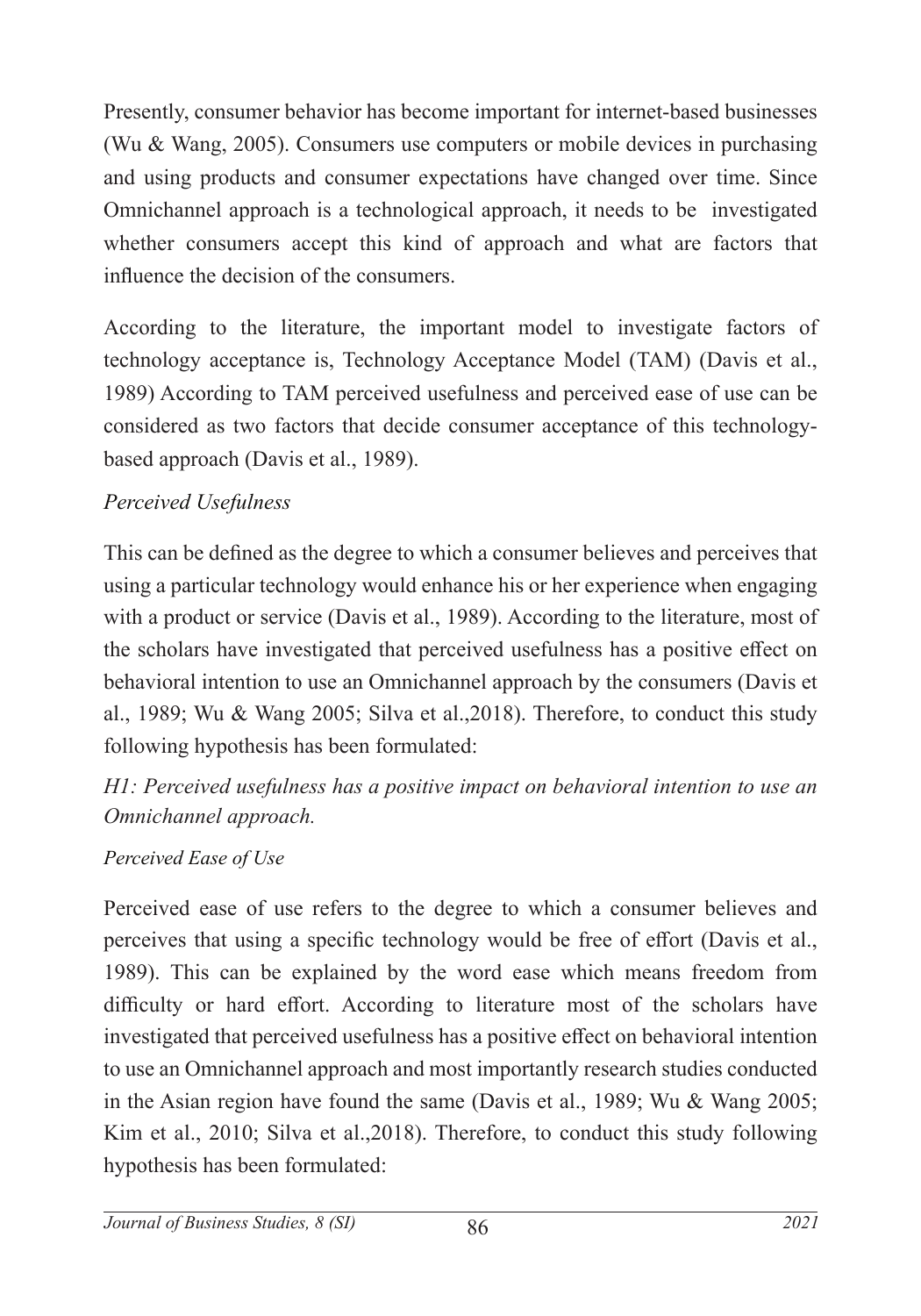## *H2: Perceived ease of use has a positive impact on behavioral intention to use an Omnichannel approach.*

According to previous studies, perceived compatibility is a factor that decides consumer acceptance because if the particular technology is not compatible with the user, they cannot view it as useful.

#### *Perceived Compatibility*

Compatibility can be defined as the degree to which technological innovation is perceived as consistent with the existing values, past experiences, habits, lifestyle, and needs of potential adopters Rogers (1983). Moreover, when using online channels, they should be compatible with that target consumers (Silva et al., 2018). According to literature most of the scholars have found that perceived compatibility has a positive effect on intention to use an Omnichannel approach and further it was confirmed by the most recent study on Omnichannel approach (Chen et al.,2002; Wu & Wang 2005; Kim et al., 2010; Silva et al.,2018). Therefore, to conduct this study following hypothesis has been formulated:

#### *H3: Perceived compatibility has a positive impact on behavioral intention to use an Omnichannel approach.*

Another factor to determine consumer acceptance of Omnichannel approach is Cost. Consumers make behavioral choices by comparing costs with benefits they get from using products and services (Venkatesh et al., 2012).

#### *Cost*

Consumers have to bear costs like equipment costs, access costs, transactional fees when using Omnichannel approach. Consumers make their decisions by comparing cost with the benefits that they could get from consuming products and cost is an important factor of consumers' intention to accept technologies (Wu & Wang, 2005). According to literature, most scholars have found that Cost has a negative effect on intention to use an Omnichannel approach and further it was confirmed by the most recent study on Omnichannel approach (Wu & Wang 2005; Silva et al.,2018). Therefore, to conduct this study following hypothesis has been formulated: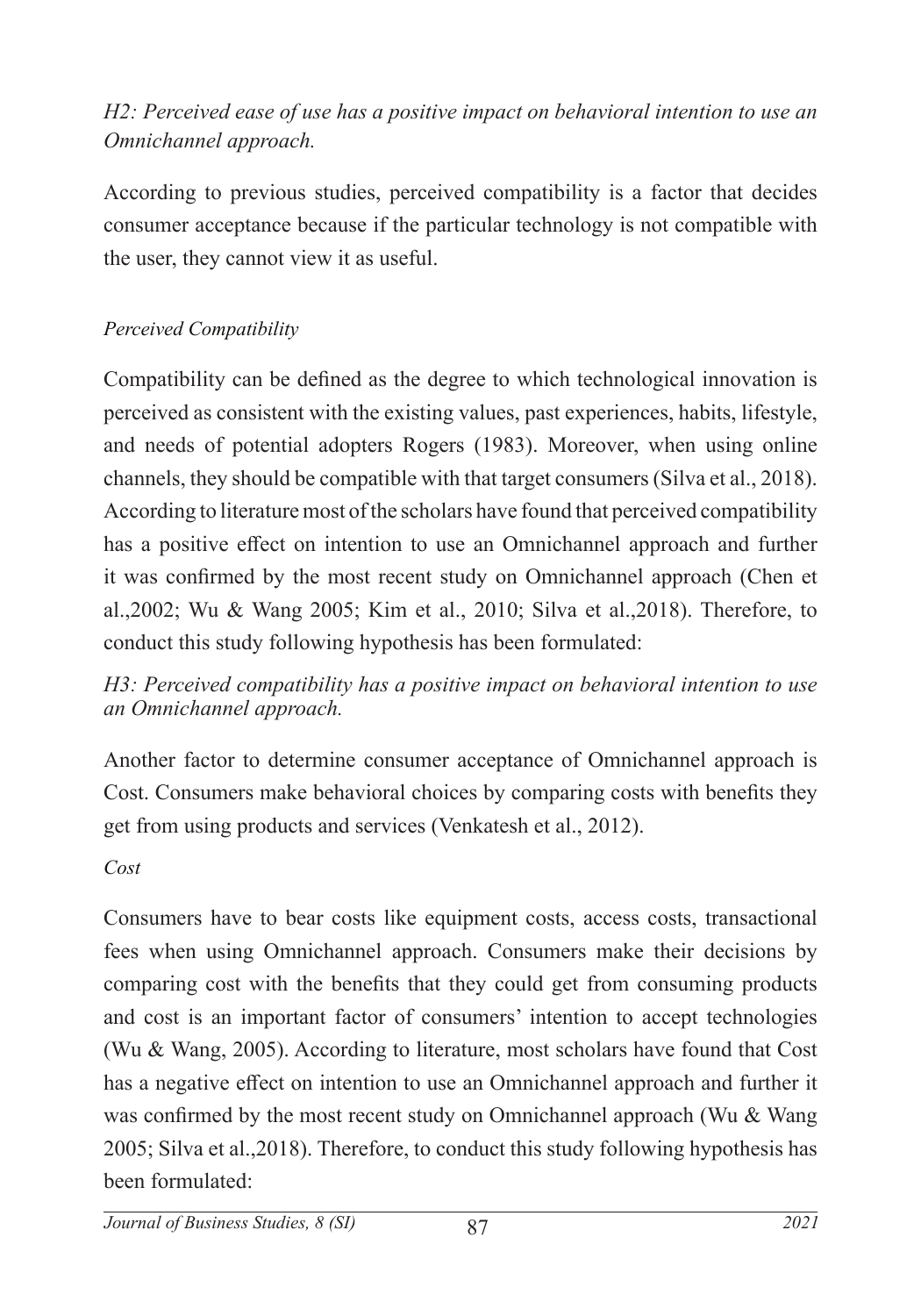# *H4: Cost has a negative impact on behavioral intention to use an Omnichannel approach.*

Accepting online approaches involves a certain degree of uncertainty that customers may perceive some form of risk and it may affect consumer decisions. Therefore, Risk is selected as a factor that determines consumer acceptance (Silva et al., 2018).

#### *Perceived Risk*

All online activities involve some degree of uncertainty and during online transactions, consumers may feel some risk. Perceived risk can be identified in three types; Performance risk, in which consumers may feel uncertainty of products may not function up to the expected level, Financial risk, which is the possibility of financial losses and Privacy risk, which is the uncertainty related to providing personal information to a seller (Silva et al., 2018). According to the literature, most recent studies on Omnichannel approach have investigated that there is a negative effect of perceived risk on intention to use an Omnichannel approach (Silva et al., 2018). Therefore, to conduct this study following hypothesis has been formulated:

*H5: Perceived risk has a negative impact on behavioral intention to use an Omnichannel approach.*

### *Conceptual Framework*

According to Figure 4, the conceptual framework of the study was developed based on hypothesis developed for the study and by a rigorous literature review.

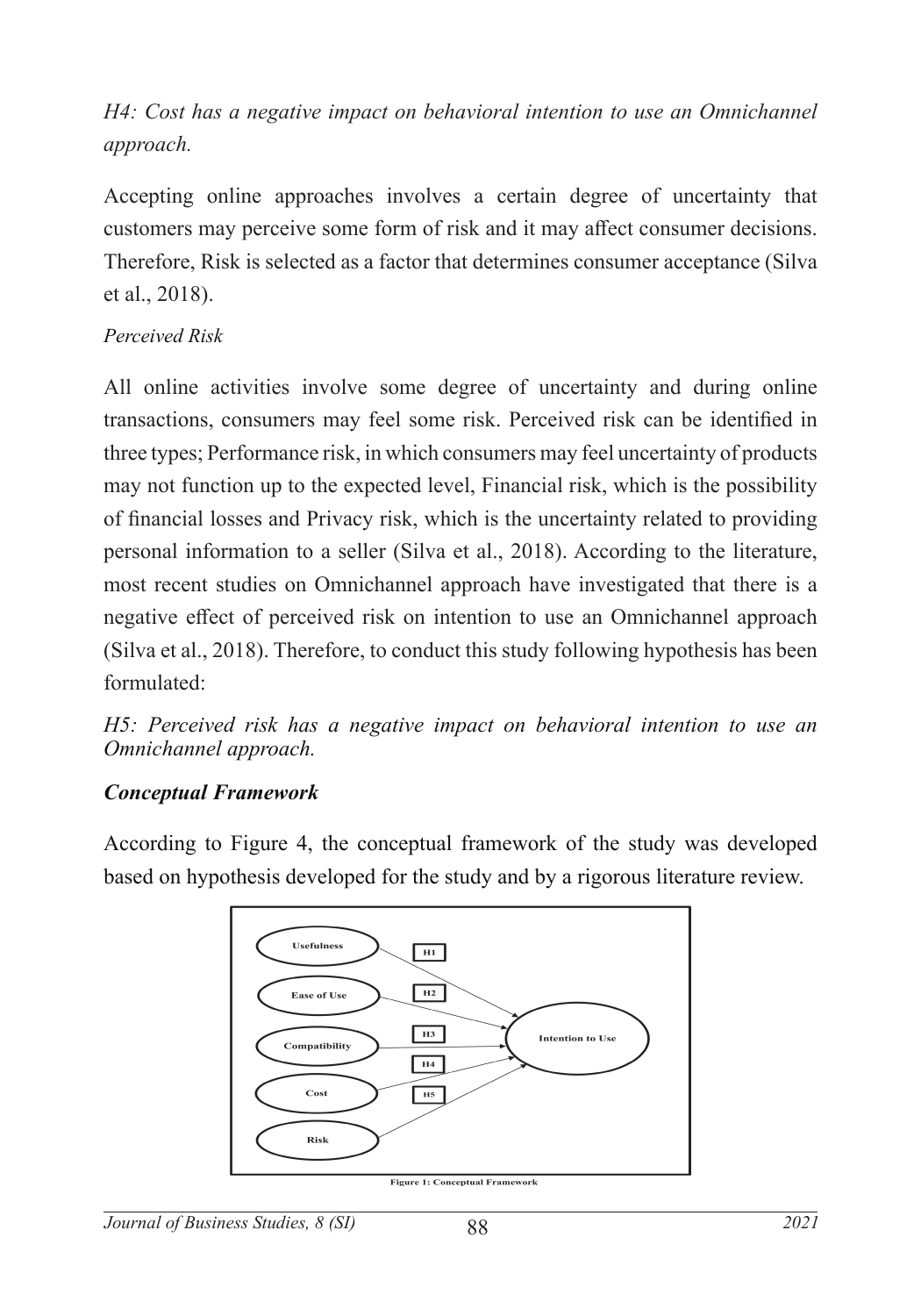### **3. Methodology**

The research philosophy of this study is Positivism because this study is based on research questions which going to be tested and confirmed by relevant hypotheses and conducted as quantitative research which starts with a theory and after a comprehensive review of academic literature then tests the theory by using hypotheses. The study used deductive research approach and used survey method which allowed to collect quantitative data and analyze using statistical methods. Mono method was used as the methodological choice and the time horizon for the study will be single cross-sectional as data were collected at one time (Saunders et al., 2019). Survey questionnaires were used to collect primary data and used both primary and secondary data sources. According to Sri Lanka Labor Force Survey Annual Report (2019) over 18 years individuals are considered as working-age population. Therefore, the population of the study identified as employed individuals aged over 18 years in Colombo district. Sampling element was identified as employed individuals aged over 18 years living in Colombo district in Sri Lanka. Judgment Sampling technique was used to collect specialized informed inputs for the study where the researcher collects data from only employed individuals who have purchasing power in Colombo District (Sekaran, 2016). Unit of analysis is individual consumers and the sample size for the study is 256 respondents. According to Silva et al., (2018) Likert Scale was selected to gather information from the respondents for the study. Five-point scale includes following anchors;  $1 =$  Strongly Disagree,  $2 =$  Disagree,  $3 =$  Neither Agree nor Disagree,  $4 = \text{Agree}, 5 = \text{Strongly Agree}$  (Sekaran, 2016). According to Sekaran, (2016) to conduct this study, a structured questionnaire was developed according to the literature. The data collection was conducted as an online survey and the language used was English.

## **4. Data Analysis and Findings**

Data preparation processes were conducted to ensure collected data are accurate, complete, and suitable for further analysis (Sekaran, 2016). Outliers and missing values were initially addressed with IBM SPSS 21.0 software. The data cleaning process was followed by the demographic analysis (table 02) and the multivariate assumptions (Hair et al, 2019). The Analysis of Moment Structures (AMOS)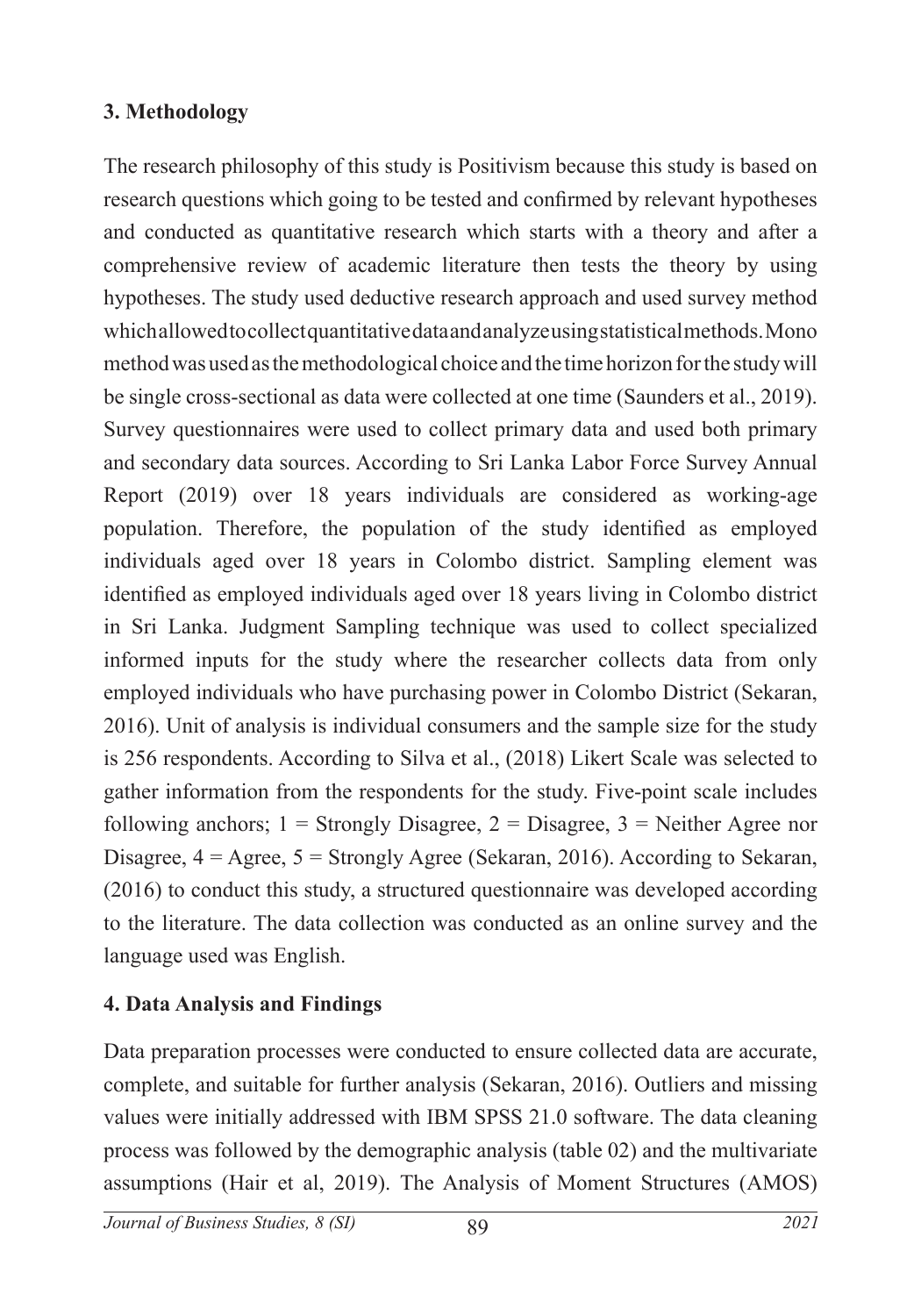20.0 statistical analysis software was used in conducting the Structural Equation Modelling (SEM) which incorporated two major steps as developing the measurement model followed by the structural model. Subsequently, the Goodness of Fit indices was assessed in measuring the model adequacy.

| Gender                                   |        | <b>Work Situation</b>                 |        |
|------------------------------------------|--------|---------------------------------------|--------|
| Male                                     | 58.20% | Full time worker                      | 42.5%  |
| Female                                   | 41.80% | Working Student                       | 37.3%  |
| Age                                      |        | Part time worker                      | 6.8%   |
| Younger millennials                      | 58.59% | Self employed                         | 5.9%   |
| Older millennials                        | 24.61% | Other                                 | 3.4%   |
| Generation X                             | 8.47%  | Entrepreneur                          | 1.7%   |
| <b>Baby Boomers</b>                      | 4.24%  | Businessman                           | 0.8%   |
| <b>Education Level</b>                   |        | Full-time student                     | 0.8%   |
| Undergraduate                            | 61.9%  | Unemployed                            | 0.8%   |
| Graduate                                 | 22.9%  | <b>Monthly Income</b>                 |        |
| Postgraduate                             | 5.9%   | Rs.25 000 and below                   | 51.69% |
| Doctoral                                 | 0.8%   | $Rs.25000 - Rs.50000$                 | 18.64% |
| <b>MBA</b>                               | 0.8%   | $Rs.50000 - Rs.75000$                 | 7.63%  |
| <b>Advanced Level</b>                    | 5.9%   | RS.75 000 - Rs.100 000                | 9.32%  |
| Ordinary Level                           | 1.8%   | Rs. 100 000 or above                  | 12.71% |
| <b>Awareness of Omnichannel approach</b> |        | <b>Frequency of using Omnichannel</b> |        |
|                                          |        | approach                              |        |
| Aware                                    | 66.1%  | Always                                | 5.93%  |
| Not Aware                                | 33.9%  | Never                                 | 22.03% |
| <b>Preferences of Respondents</b>        |        | Often                                 | 17.80% |
| Visiting stores                          | 30%    | Rarely                                | 15.25% |
| Blend of digital and                     | 70%    | Sometimes                             | 38.98% |
| physical platforms                       |        |                                       |        |
|                                          |        |                                       |        |

**Table 2: Profile of the Respondents**

Source: Survey Data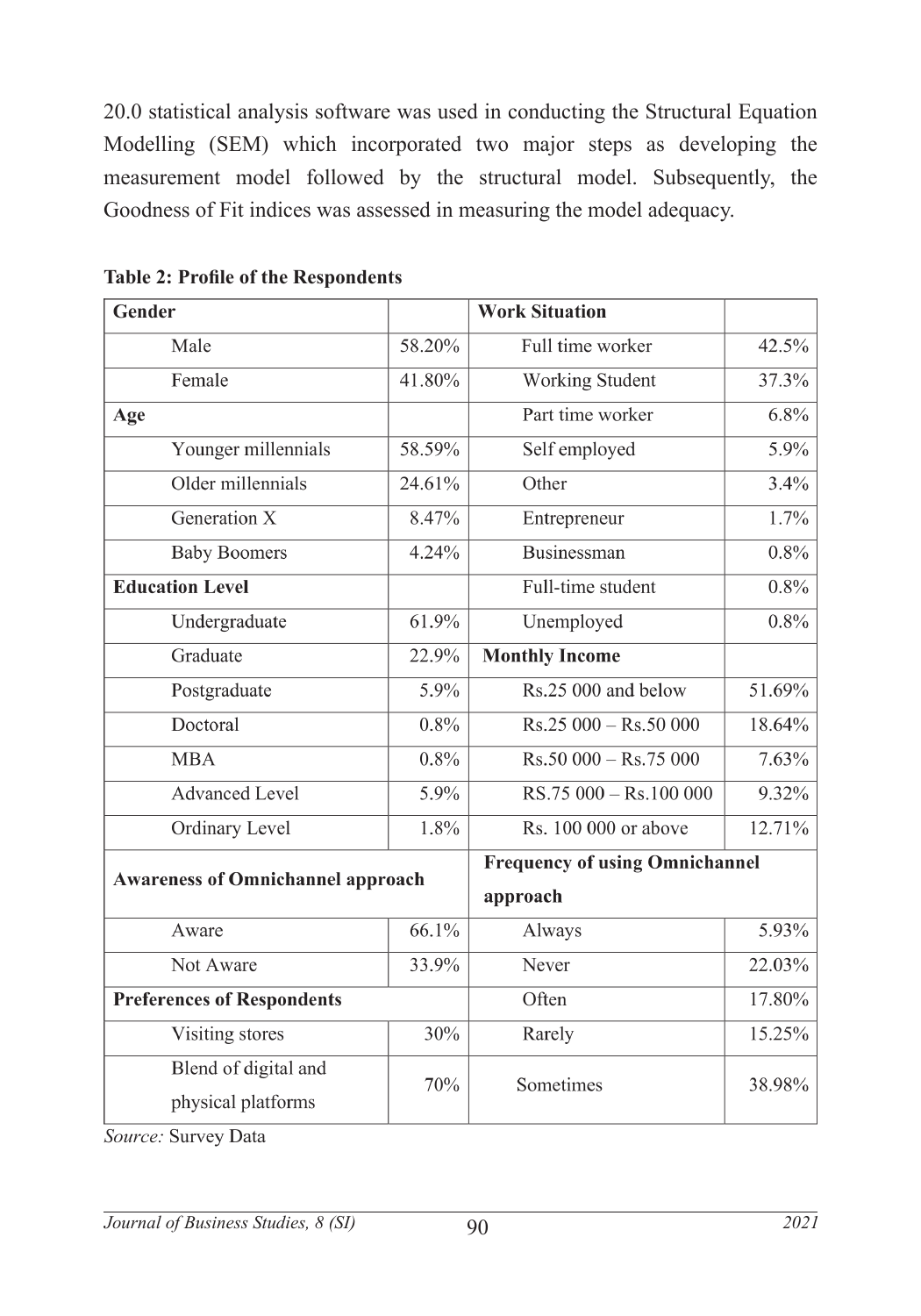According to the Department of Census and Statistics percentage of labor force participation in Colombo district amounts to more than 50% of males. Therefore, the gender composition of the sample aligns with the population. Emily A. Vogels, (2019) stated, technological usage of millennials is greater than other generations and since the study considered only employed individuals, the sample represented a larger portion of employed respondents. According to findings most of the respondents use Omnichannel approach for their purchases. Pearson Chi-Square test conducted for Frequency and Income, indicated there was a significant relationship between the frequency of using Omnichannel approach and the income of the respondents.

#### *Measurement model*

Harman's Single Factor technique (Podsakoff et al., 2003) and the One-way ANOVA test were used to conduct bias testing, which demonstrated that common method bias and non-response bias were not present. The Analysis of Moment Structures (AMOS) 20.0 statistical analysis program was used to do Structural Equation Modelling (SEM) with the confirmation of multivariate assumptions. By confirming the threshold values, the study established discriminant validity (Fornell & Larcker, 1981) and reliability, whilst factor loadings greater than 0.7 confirmed convergent validity (Hair et al., 2019) as illustrated by table 03.

| Construct     | No. of items<br>remained | Loadings<br>Standardized<br>Max)<br>Factor <sup>1</sup><br>(Min | <b>AVE</b> | CR    | Cron<br>bach'<br>S<br>Alpha |       |       |       | <b>AVE vs SMC</b> |         |       |
|---------------|--------------------------|-----------------------------------------------------------------|------------|-------|-----------------------------|-------|-------|-------|-------------------|---------|-------|
|               |                          |                                                                 |            |       |                             | PU    | PЕ    | PC    | $\mathbb{C}$      | $\bf R$ | IU    |
| PU            | 04                       | 0.697-0.781                                                     | 0.658      | 0.875 | 0.806                       | 0.658 |       |       |                   |         |       |
| PE            | 03                       | 0.807-0.856                                                     | 0.687      | 0.868 | 0.773                       | .0004 | 0.687 |       |                   |         |       |
| PC            | 03                       | 0.823-0.835                                                     | 0.772      | 0.911 | 0.851                       | .0060 | .0000 | 0.772 |                   |         |       |
| $\mathcal{C}$ | 03                       | 0.867-0.880                                                     | 0.765      | 0.907 | 0.841                       | .0384 | .0018 | .2314 | 0.765             |         |       |
| R             | 04                       | 0.754-0.847                                                     | 0.685      | 0.897 | 0.846                       | .0024 | .0000 | .5178 | .3248             | 0.685   |       |
| IU            | 04                       | 0.820-0.863                                                     | 0.726      | 0.914 | 0.872                       | .3832 | .0002 | .3969 | .3795             | .3612   | 0.726 |

**Table 3: Validity and Reliability Measures**

Notes: PU=Perceived Usefulness, PE=Ease of Use, PC=Compatibility. C=Cost, R=Risk, IU=Intention to use

91 *Journal of Business Studies, 8 (SI) 2021*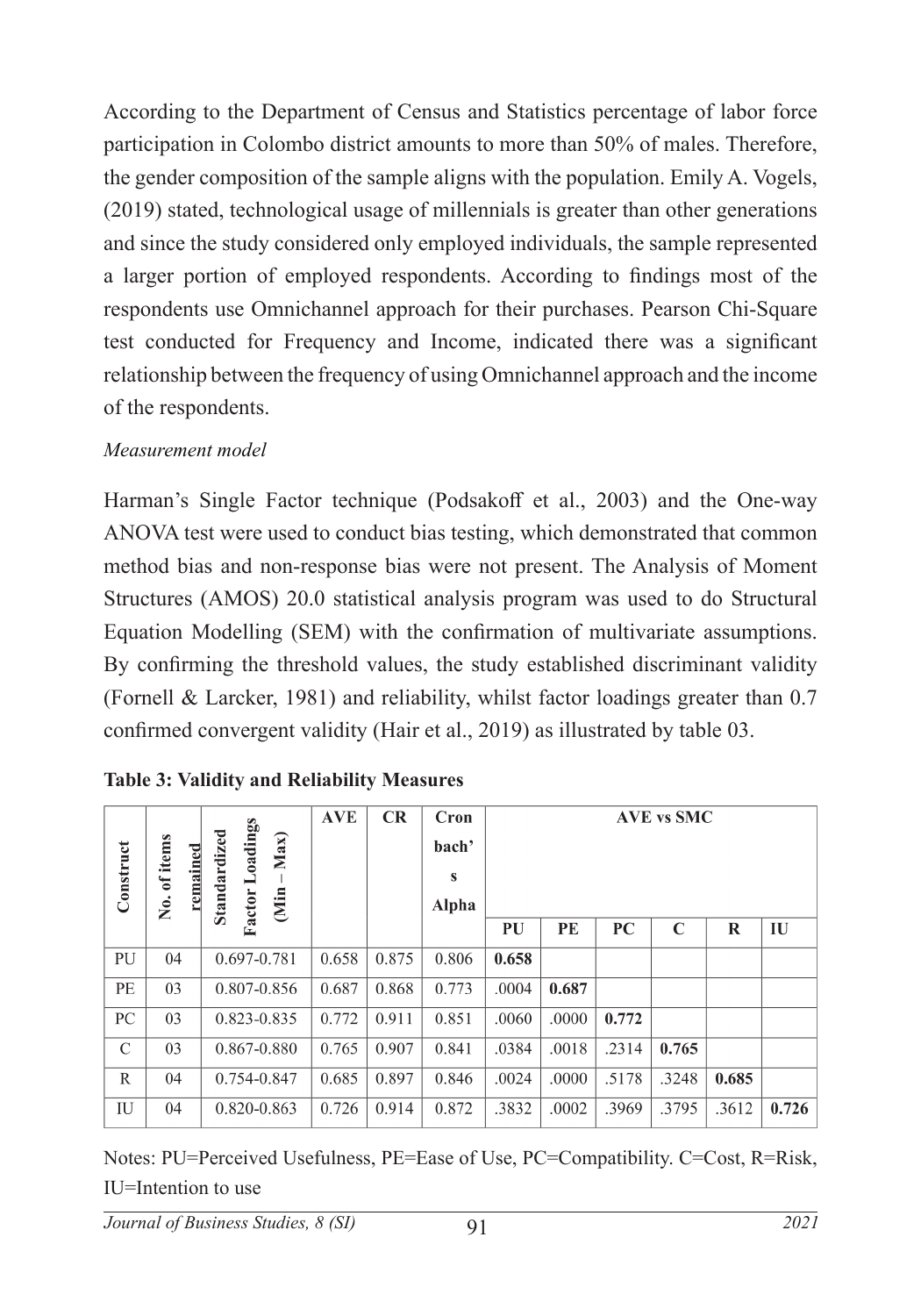### *Structural Model*

Structural model was established to verify the path significance at a 5 percent confidence level. Table 4 represents the data fit indices of the structural model developed. CMIN/DF value of 2.163 being below the threshold value of 3.0 reflects the absolute fit. Incremental indices being closer to 0.9 confirms that the construct is fit with the baseline model that is under the assumption that all the observed variables are uncorrelated (Hair et al., 2017). Table 5 reflects the assessment of the hypotheses established on the direct paths of the paper.

#### **Table 4: GOF Indices of the Structural Model**

| Absolute fit   |            |      |      |                   | Incremental fit |       |            |        | Parsimony adjusted<br>measures |      |
|----------------|------------|------|------|-------------------|-----------------|-------|------------|--------|--------------------------------|------|
| <b>CMIN/DF</b> | <b>GFI</b> | AGFI |      | RMR   RMSEA   IFI |                 | TLI 1 | <b>CFI</b> | PRATIO | <b>PNFI</b>                    | PCFI |
| 2.163          | .915       | .886 | .042 | .055              | .968            | .961  | .968       | .819   | .772                           | .793 |

*Source: Survey Data*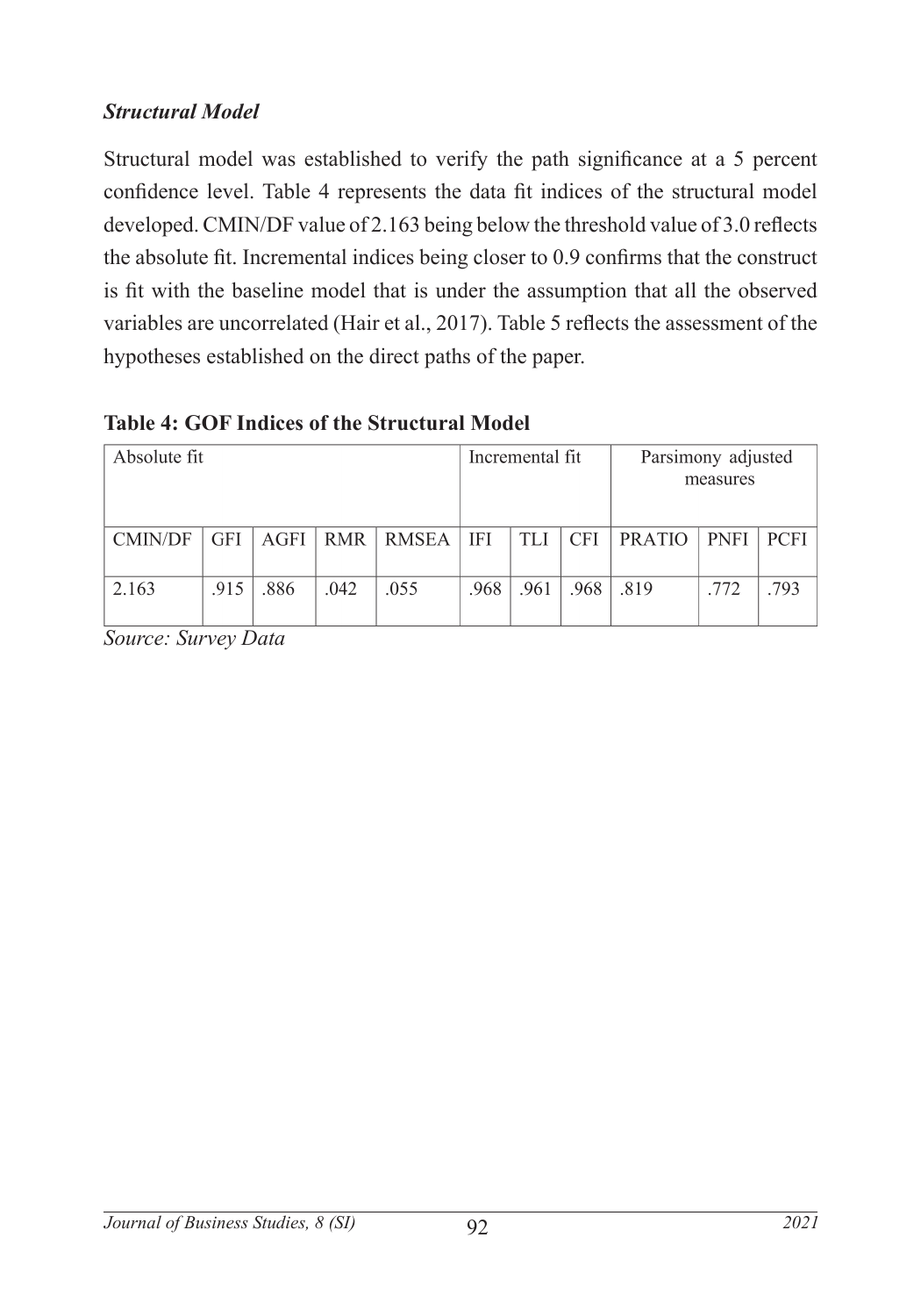| Supported<br>Supported<br>0.000<br>0.878<br>0.590<br>0.585<br>0.000<br>$-0.007$<br>$-0.305$<br>$-0.321$<br>0.254<br>0.587<br>H4: Cost has a negative impact on behavioral intention to<br>H5: Perceived risk has a negative impact on behavioral<br>to use an Omnichannel approach<br>to use an Omnichannel approach<br>to use an Omnichannel approach<br>H3: Perceived compatibility has a positive impact on<br>H2: Perceived ease of use has a positive impact on<br>lness has a positive impact on<br>approach<br>H1: Perceived useful<br>behavioral intention<br>behavioral intention<br>behavioral intention<br>use an Omnichannel | <b>Hypothesis</b>                            | <b>Standard Beta</b><br>Value | P-value | Decision      |
|------------------------------------------------------------------------------------------------------------------------------------------------------------------------------------------------------------------------------------------------------------------------------------------------------------------------------------------------------------------------------------------------------------------------------------------------------------------------------------------------------------------------------------------------------------------------------------------------------------------------------------------|----------------------------------------------|-------------------------------|---------|---------------|
|                                                                                                                                                                                                                                                                                                                                                                                                                                                                                                                                                                                                                                          |                                              |                               |         |               |
|                                                                                                                                                                                                                                                                                                                                                                                                                                                                                                                                                                                                                                          |                                              |                               |         | Not supported |
|                                                                                                                                                                                                                                                                                                                                                                                                                                                                                                                                                                                                                                          |                                              |                               |         |               |
|                                                                                                                                                                                                                                                                                                                                                                                                                                                                                                                                                                                                                                          |                                              |                               |         | Not supported |
|                                                                                                                                                                                                                                                                                                                                                                                                                                                                                                                                                                                                                                          | mnichannel approach<br>intention to use an O |                               |         | Not supported |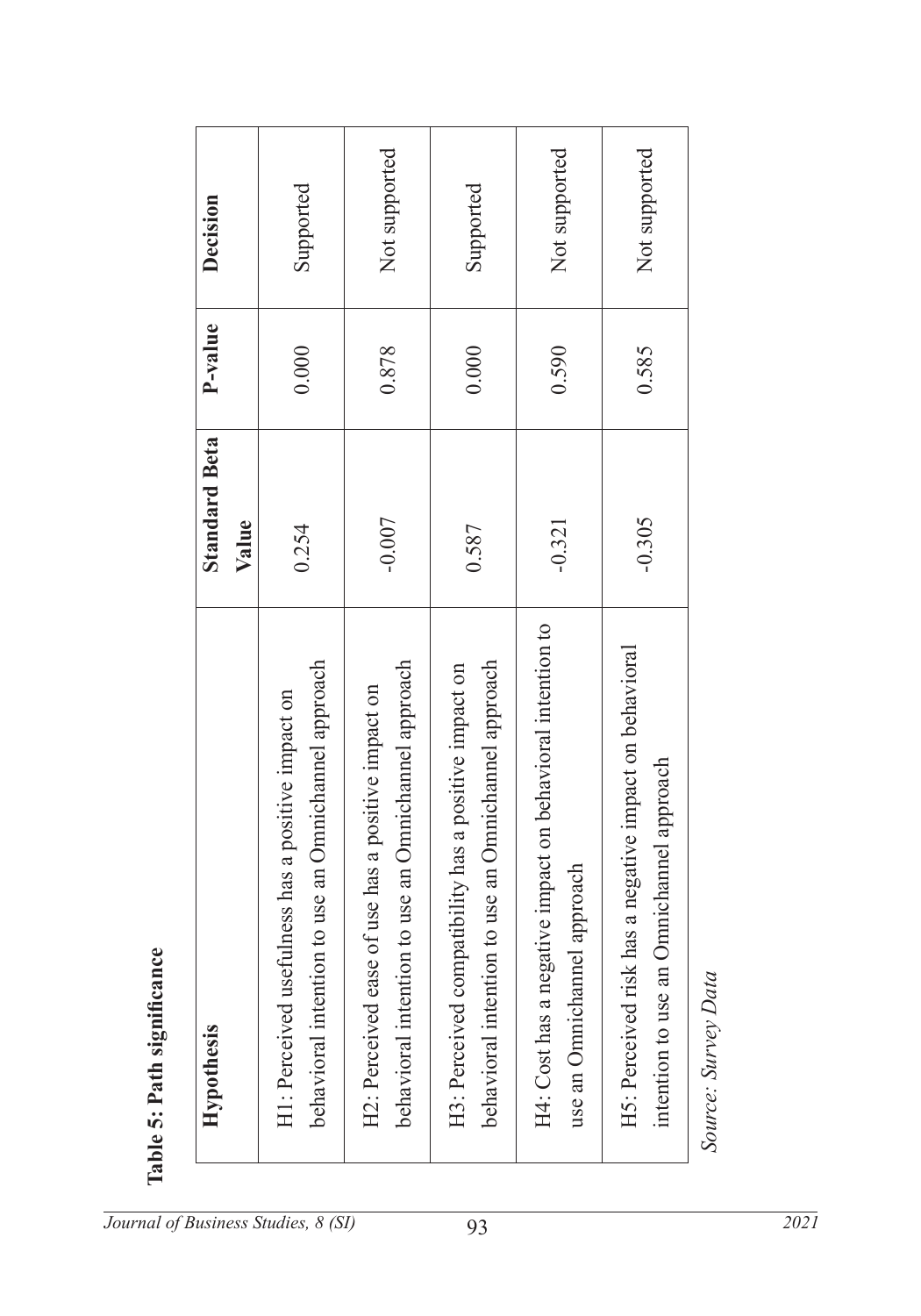As illustrated in Table 5; perceived usefulness and perceived compatibility are supported with path significance as significant factors that affect consumer behavioral intention to use an Omnichannel approach (Sig. value < 0.05). However, perceived ease of use, cost and risk are reported as insignificant factors of consumer behavioral intention to use an Omnichannel approach (Sig. value  $> 0.05$ ) with the path significance being not supported by the results. Further, with perceived compatibility reflected with the highest coefficient value it is considered as the salient factor affecting consumer behavioral intention to use an Omnichannel approach.

### **5. Discussions, Implications and Conclusion**

As investigated, consumers' perceived usefulness has a positive impact on their behavioral intention to use an Omnichannel approach and further confirmed by similar studies (Davis et al., 1989; Wu & Wang, 2005; Silva et al., 2018). In Sri Lanka, most supermarket companies are moving to Omnichannel approach to serving their consumers in unique ways (Muhamed, 2019). Even though they are moving to Omnichannel approach usefulness of the concept to consumers should be investigated before moving to Omnichannel approach because, as confirmed by the study perceive usefulness of consumers has a significant impact on intention to use of Omnichannel approach. Otherwise, investments of companies on Omnichannel approach will be wasted if the consumers do not perceive it as useful to their purchase intention.

The study suggests that perceived compatibility has a positive impact on consumers' behavioral intention to use an Omnichannel approach and this result agrees with similar studies (Plouffe et al., 2001; Wu & Wang, 2005; Silva et al., 2018). Consumers consider innovations or technological platforms need to be consistent with their lifestyle, existing values, past experiences and habits in order to perceive a platform as compatible (Silva et al., 2018). Sri Lanka is considered a collectivist country with cultural beliefs and people have rich traditional and cultural considerations. (Samarasinghe, 2017). When introducing a novel approach like Omnichannel approach concerning the compatibility perceived by consumers is important especially in Sri Lanka in terms of lifestyle, social beliefs, norms, traditions, etc.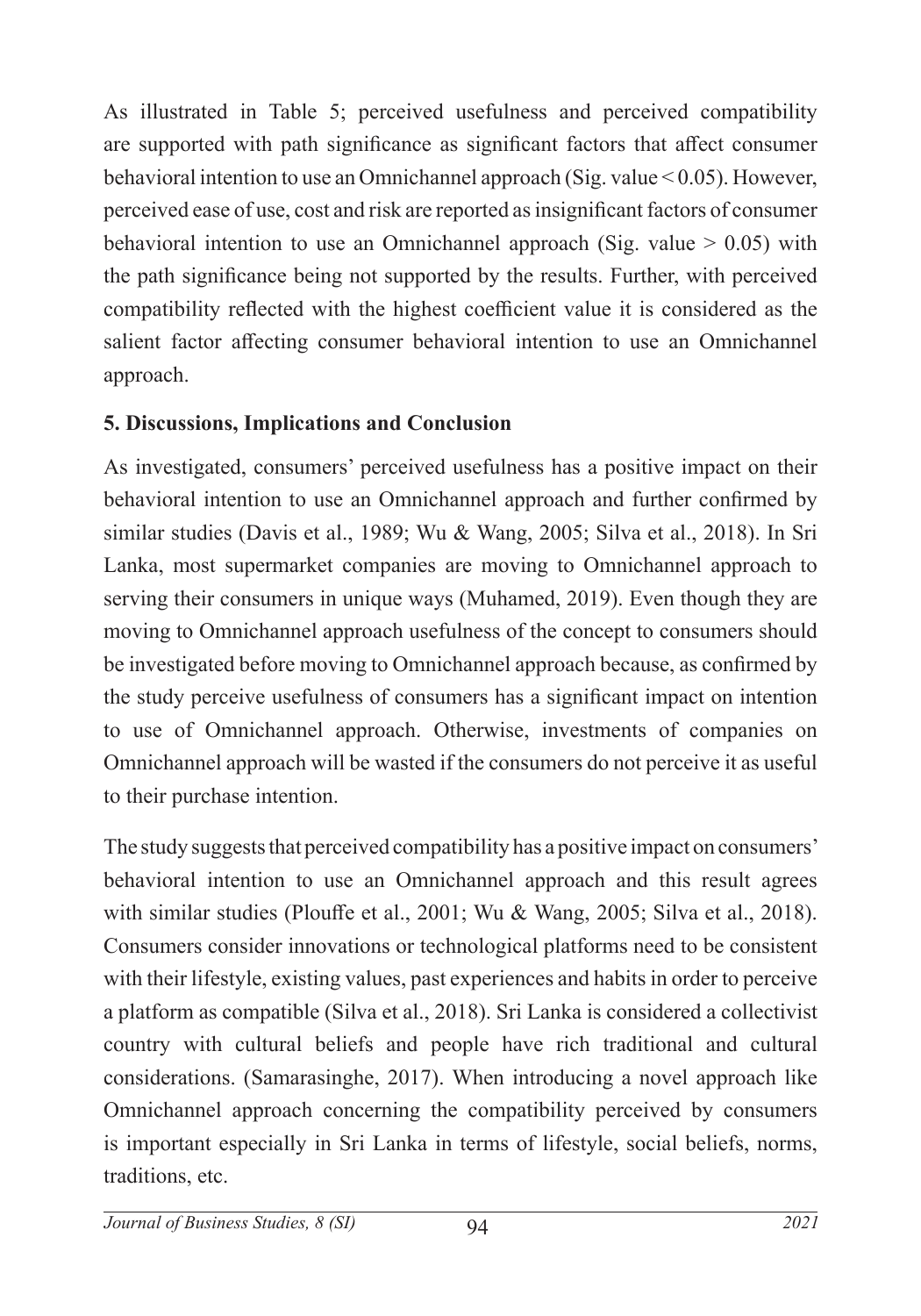However, the finding of the present study suggest that perceived ease of use does not have a significant impact on consumers' behavioral intention to use an Omnichannel approach, and it is further confirmed by similar study findings (Koufaris. 2002; Wu & Wang, 2005). According to literature when consumers get experience in using a technological system over a time period it becomes the get used for it and it becomes easy to use (Koufaris. 2002). Therefore, ease of use will not significantly affect consumers' behavioral intention to use an Omnichannel approach. In Sri Lanka, computer literacy is 30.8% and significantly increasing (Department of Census and Statistic, 2019). Further, there are 149% of mobile phone users from the total population. Since Sri Lanka has a significant rate of computer literacy and mobile penetration this finding can relate to Sri Lankan consumers and market conditions.

Study findings argue that cost does not have a significant impact on consumers' behavioral intention to use an Omnichannel approach. This is reflected by Wu & Wang, (2005) and Silva et al., (2018) which stated, consumers who use Omnichannel approaches are already internet and digital device users and they have already beard the cost of using digital platforms. Hence, using Omnichannel approach will not increase the cost or arise additional costs (Wu & Wang, 2005; Silva et al., 2018). Therefore, consumers do not think cost is a significant factor when using Omnichannel approaches. According to "www.hootsuite.com" statistics, there are 47% of internet penetration and 149% of mobile phone connections among Sri Lankan consumers who have already bearded the cost of using Omnichannel approach thereby it would not have an impact on consumers' behavioral intention to use an Omnichannel approach in Sri Lankan context.

The present study also suggests risk perceived by consumers does not have a significant impact on consumers' behavioral intention to use an Omnichannel approach and it agrees with the results of a similar study (Silva et al., 2018). Consumers already have an online presence when using Omnichannel approach and they already deal with risks associated with online platforms. Thereby it would not increase risk or arise additional risks with their purchases through Omnichannel approaches. According to "www.hootsuite.com" statistics, 12.7% of Sri Lankan population are doing online transactions and 7.7% of the population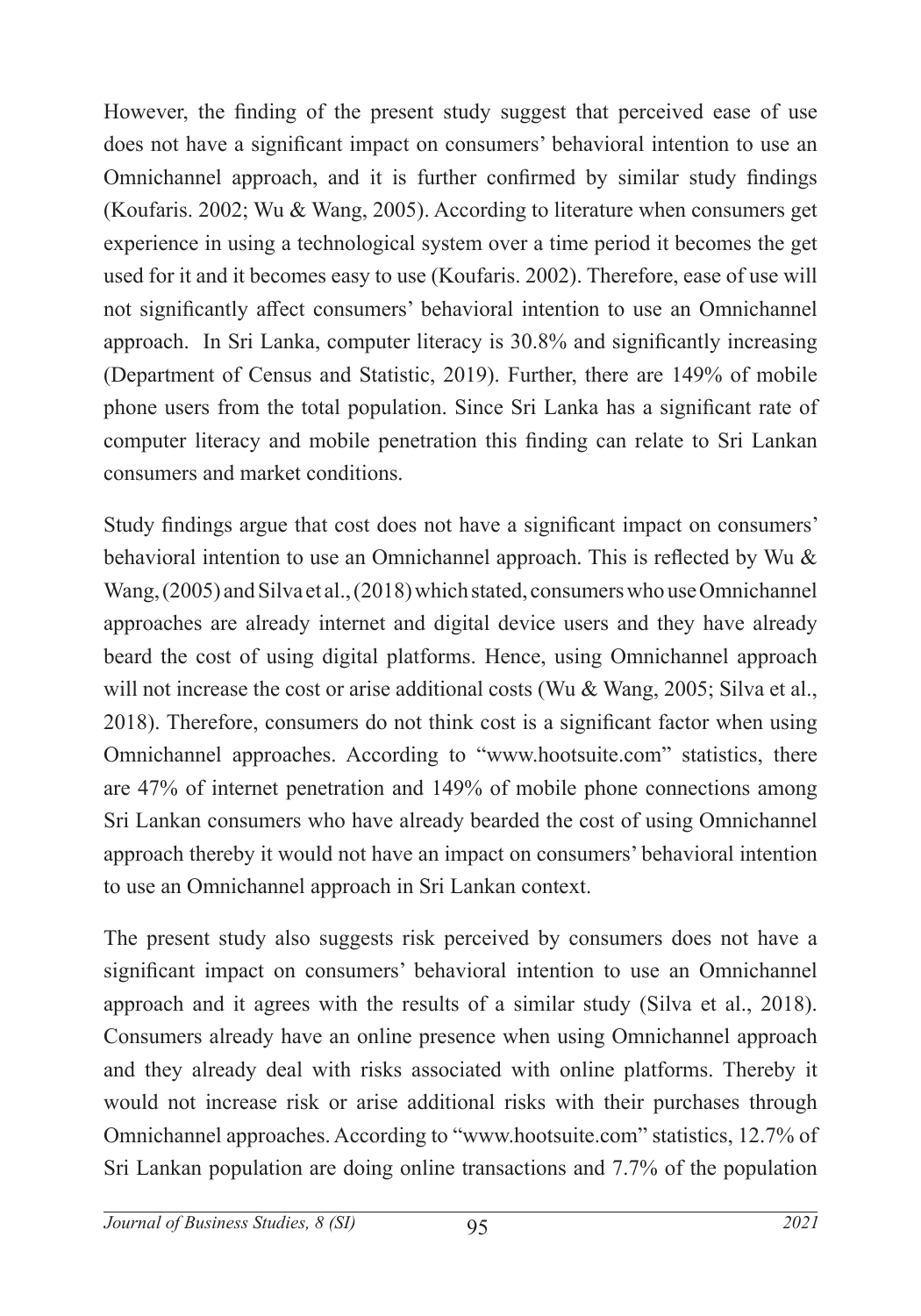has a mobile money account or credit card used for online purchasing. Therefore, risk perceived by consumers for online presence has been set off with the increase of online purchases in Sri Lanka and thereby it would not have an impact on consumers' behavioral intention to use an Omnichannel approach.

As investigated the salient factor affecting consumers' behavioral intention to use an Omnichannel approach is perceived compatibility and it agrees relatively well with similar studies (Wu & Wang, 2005; Silva et al., 2018) When consumers adopting to use technologies it should be compatible or align with their lifestyle, values, beliefs and behaviors (Plouffe et al., 2001; Wu & Wang, 2005). When introducing Omnichannel approach in Sri Lankan supermarkets companies need to be more concerned with making it more compatible with consumers in terms of local cultural beliefs, values and lifestyle of the consumers (Dissanayake, 2019).

Present study findings evidence that there is a high level of awareness about Omnichannel approach among respondents. However, this contrary to Silva et al., (2018), a study conducted in Portugal which stated that Omnichannel approach is a novel concept to consumers. There is no significant relationship between awareness of respondents and education level of the respondents which suggests companies can move to Omnichannel approach regardless of the education level of the target consumer. There is a significant relationship between frequency of using Omnichannel approach and monthly income of the respondents. More frequent users of Omnichannel approach have a relatively high income than less frequent users. This finding can also be important for supermarket sector when choosing target markets for channel strategies. Most of the respondents prefer both physical and online channels for their purchases which is a favorable condition for Omnichannel approach and further confirmed by similar studies (Silva et al., 2018). Few respondents prefer to use only physical channels or only online channels. Therefore, using Omnichannel approach in supermarket sector will be more successful in Sri Lanka since consumers prefer a blend of online and physical channels.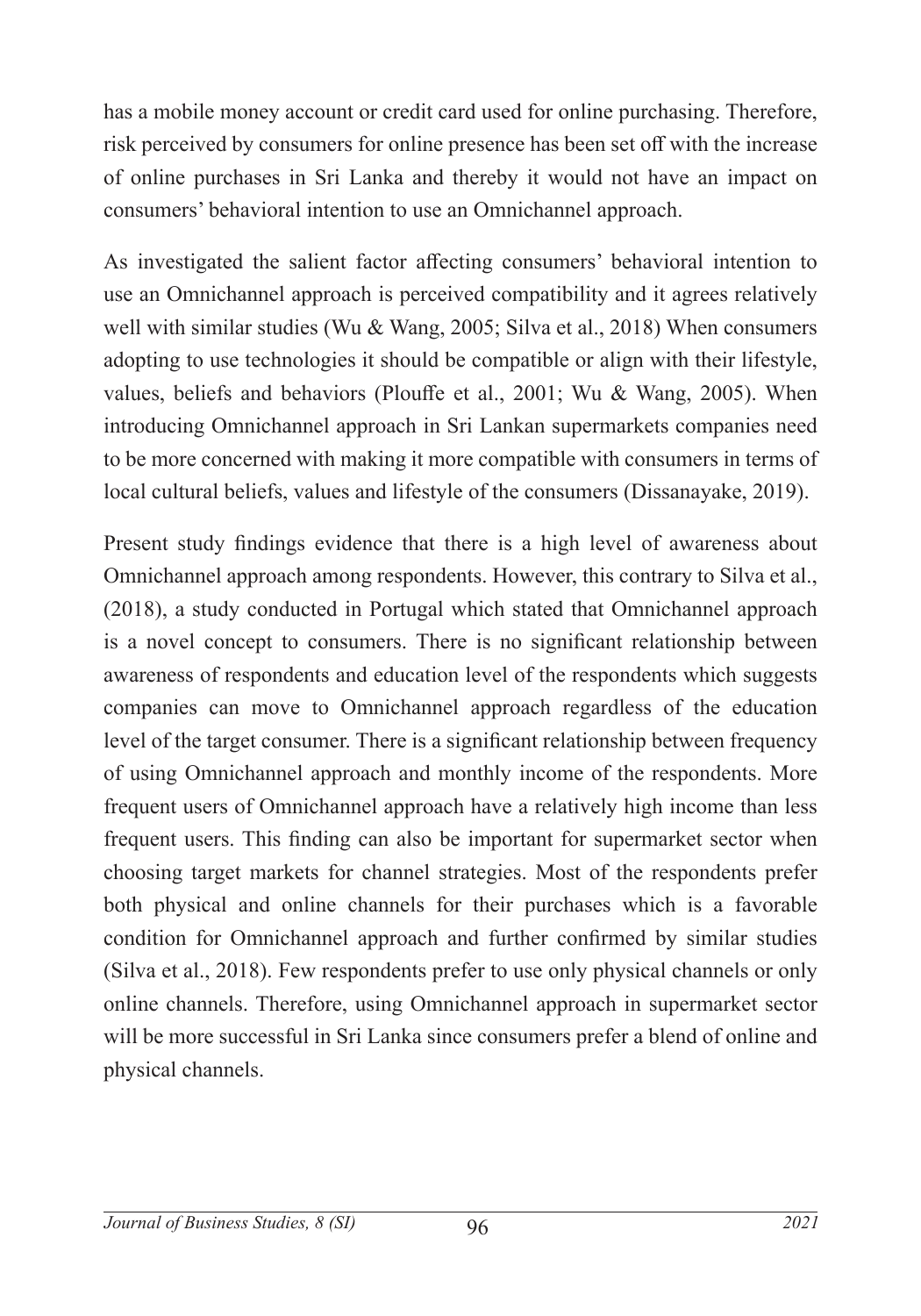#### *5.1. Theoretical and Managerial Implications*

This study contributes to the extant literature in several ways. Studies on Omnichannel approach cannot be seen frequently in current literature and out of few studies, it has been given little attention to investigate consumer acceptance towards Omnichannel approach (Rigby, 2011; Verhoef et al., 2015). Further, studies on Omnichannel approach in the Asian context are rare and as a developing country, in Sri Lanka no research has been found that surveyed Omnichannel approach (Muhamed, 2019). By conducting the present study this knowledge gap has been fulfilled. In addition, this study set out to determine consumer behavior towards Omnichannel approach and according to literature reviews factors influencing consumers behavior towards Omnichannel approach should be investigated with relevant to market conditions of the focal country (Lazaris et al., 2014). Unfortunately, in Sri Lankan context few studies have been carried out on investigating consumer acceptance towards Omnichannel approach (Dissanayake, 2019) and this study has contributed to the literature by bridging that gap. As a technology acceptance related research area, the study has considered updated versions of models and a combination of models to determine the factors for the study other than using common factors (Wu & Wang, 2005). Therefore, the study has used TAM model and used perceived usefulness and ease of use and it has been extended by using factors like compatibility, cost and risk which will contribute to the literature as new knowledge generated from this study (Davis, 1986). Furthermore, previous studies related to supermarket industry have not been conducted to investigate Omnichannel approach. Since in Sri Lankan context supermarket sector is rapidly developing, this study was undertaken to evaluate factors affecting consumer acceptance towards Omnichannel approach in supermarket sector.

Findings of the study provide valuable insights and managerial implications. Omnichannel approach is a novel concept to Sri Lanka and this research will serve as a base for future investors and companies to take their strategic decisions when investing in Omnichannel approach. Due to Covid 19 pandemic, there is an emerging trend that most consumers moving towards online platforms in order to avoid physical contact. Hence, there is an opportunity for companies to use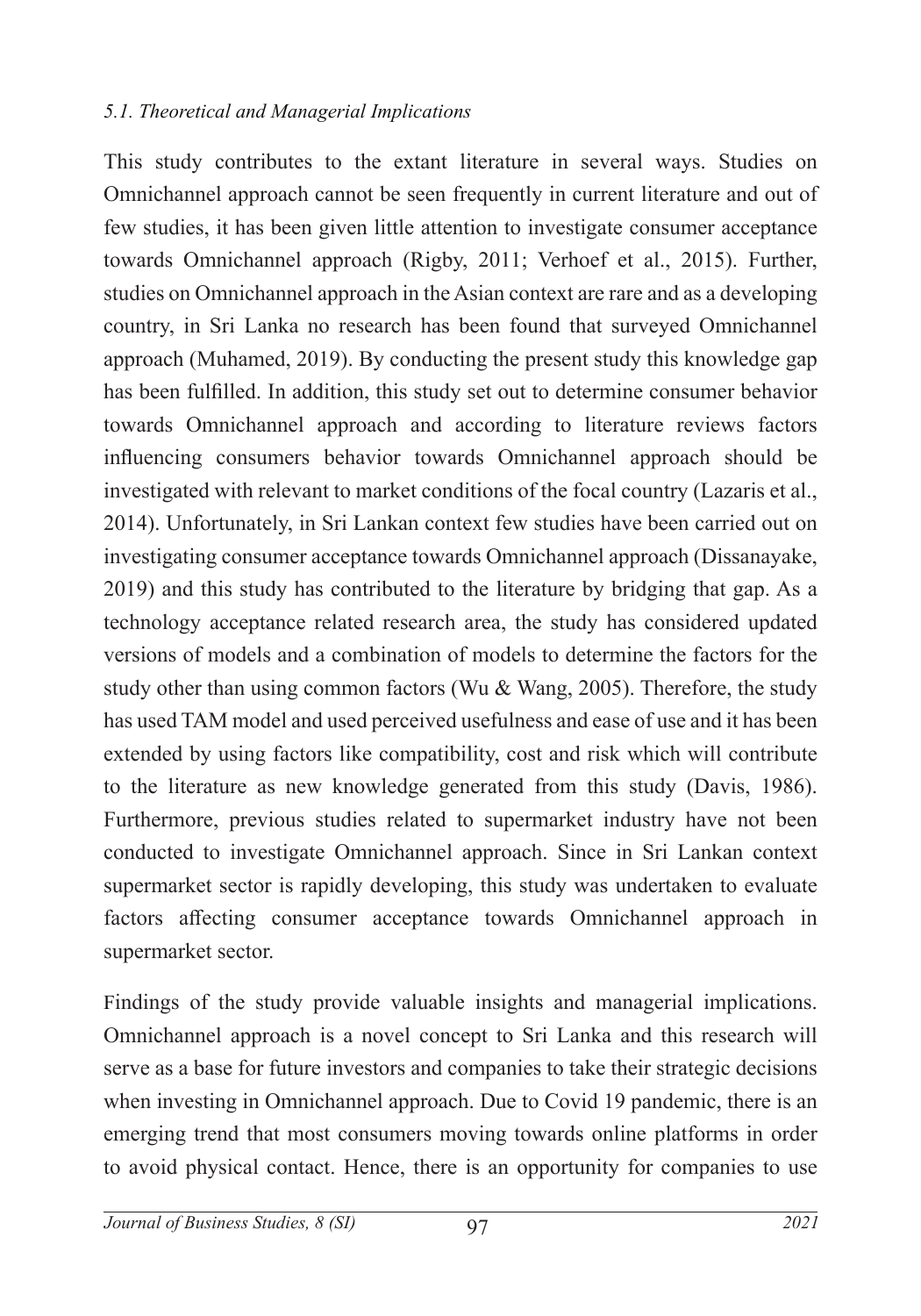Omnichannel approaches. The findings of the study enhance the understanding of Omnichannel approach and provide insights on how companies can adapt Omnichannel approach and whether the consumers accept Omnichannel approach and what factors will affect their preferences in a pandemic situation like Covid 19.

One of the more significant findings to emerge from this study is that consumer behavior towards Omnichannel approach. Companies can use this study as a tool to predict consumer behavior when introducing Omnichannel approach. The evidence from the study suggests that consumers do not consider cost and risk as significant factors when adapting to Omnichannel approach. This will be a major insight for companies since they give their keen attention to consumer perceived costs and risks when introducing new channel approaches. Also, the study indicates channel preferences of consumers and in general, most of the consumers prefer a blend of online and physical channels rather than using online or physical channels alone which will be favorable insights for potential investors on Omnichannel approach.

The present study makes several noteworthy contributions from different perspectives. When considering consumers' point of view, by referring to this study consumers can get a thorough understanding of Omnichannel approach and take their channel selection decisions as knowledgeable consumers. This study has been focused on providing information about applying Omnichannel approach in supermarket sector. Since supermarket sector in Sri Lanka is rapidly developing with technological advancements this will provide valuable insights for supermarket companies, FMCG companies, small and medium entrepreneurs in supermarket sector.

### *5.2. Limitations and Future Research*

Present study consists of several limitations that should be addressed in future researches. The study used judgmental sampling technique which is a nonprobabilistic method which cannot generalized research finding to the population of Sri Lanka. Sample is limited to Colombo district and suggested to get the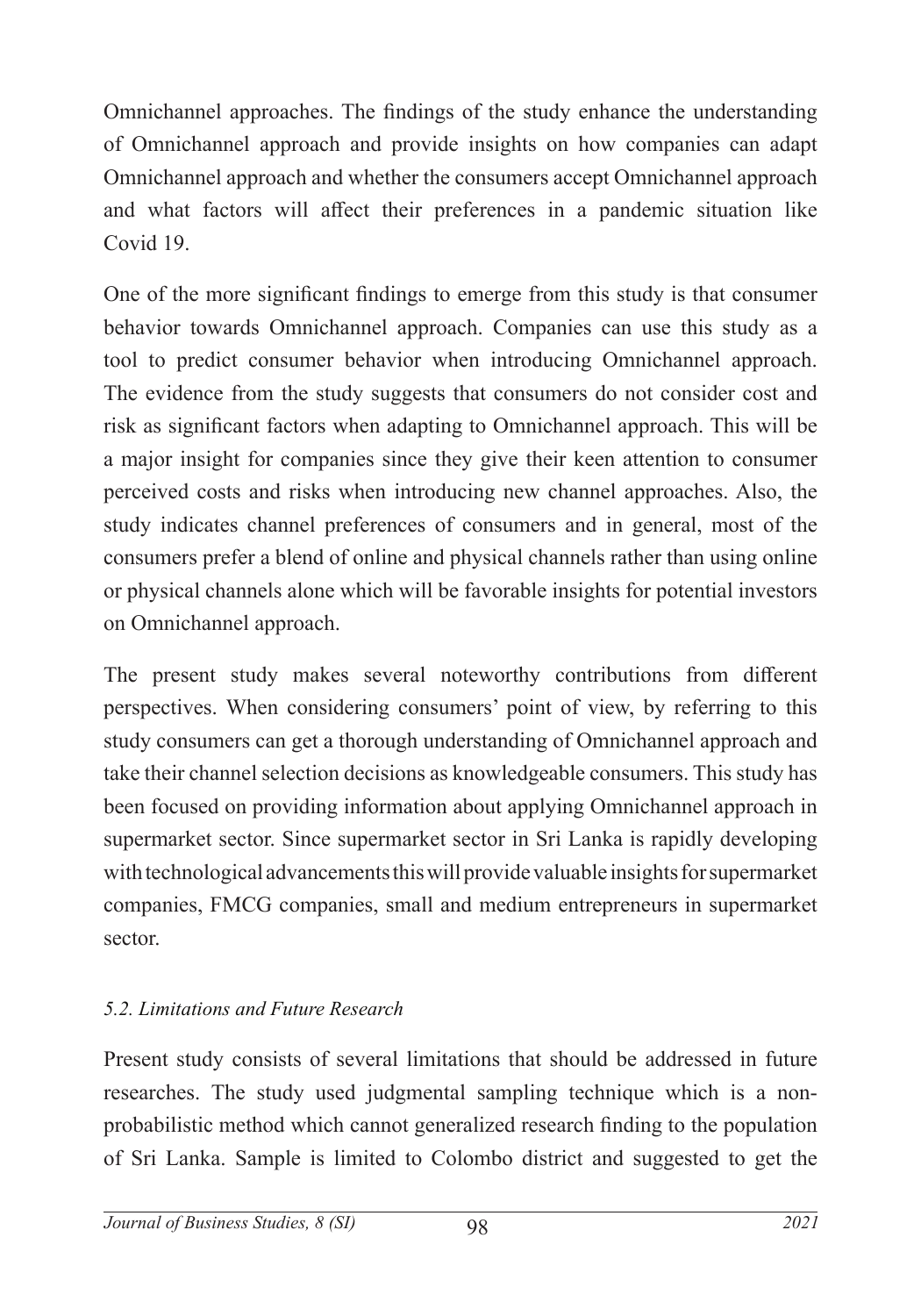sample covering other districts representing all the population with more sample size. Rather than considering only employed individuals, it is suggested to consider unemployed individuals also. Suggested to use both online and physical method for data collection and get the sample covering different age generations. Recommended to extend the study using more variables using updated models and to use qualitative or mix methods. To get better responses, recommended using different data collection methods rather than using online questionnaires using all main languages. Also suggested to extend the study for other industries as well.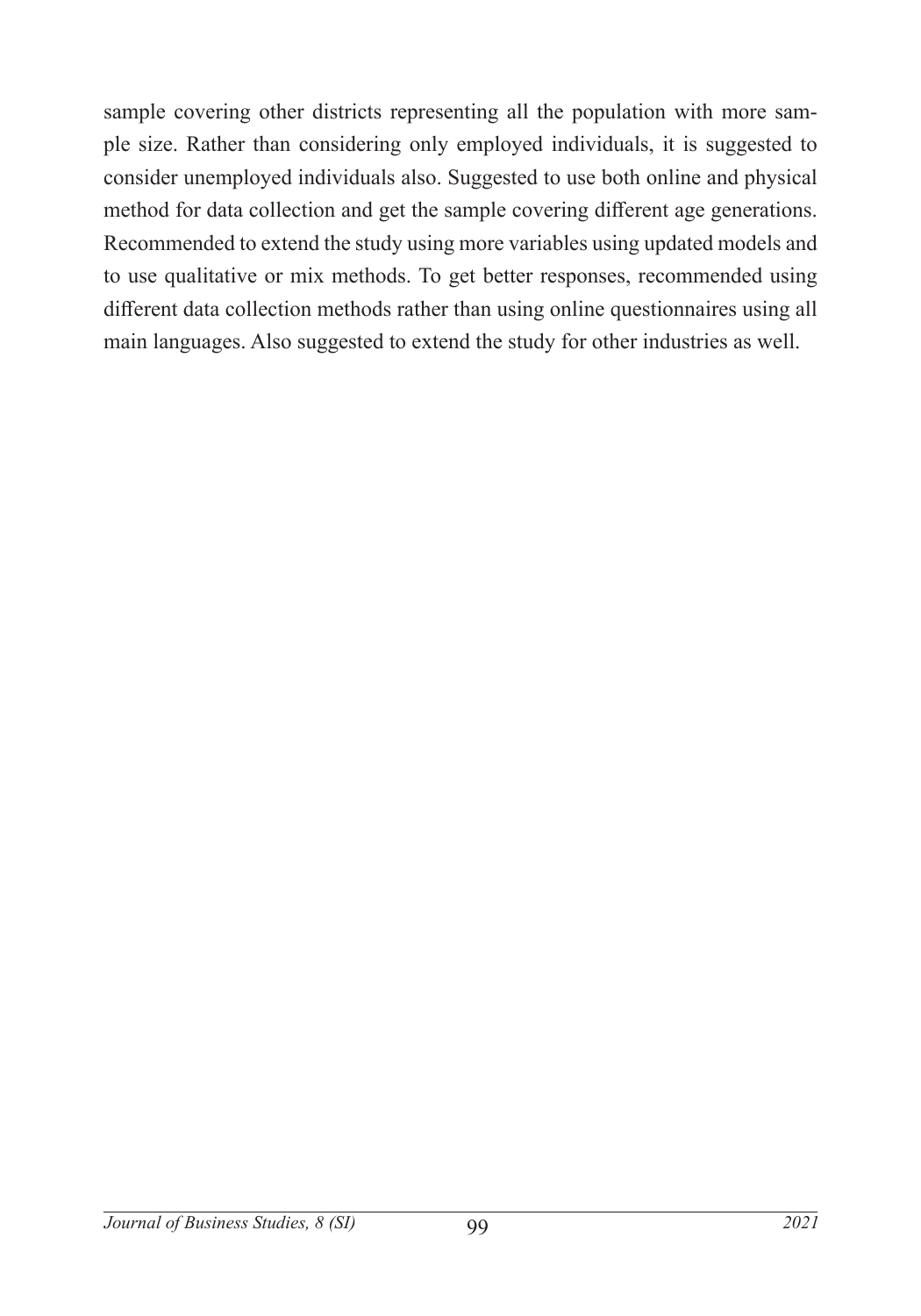#### **References :**

- Aubrey, C., & Judge, D. (2012). Re-imagine retail: Why store innovation is key to a brand's growth in the 'new normal', digitally connected and transparent world. *Journal of Brand Strategy, 1*(1), 31–39.
- Bodhani, A. (2012). Shops offer the e-tail experience. *Engineering and Technology*, 7(5), 46–49. https://doi.org/10.1049/et.2012.0512
- Berman, B., & Thelen, S. (2018). Planning and implementing an effective omnichannel marketing program. *International Journal of Retail and Distribution Management*, *46*(7), 598–614. https://doi.org/10.1108/ IJRDM-08-2016-0131
- Carvalho, J. L. G. de. (2014). Multichannel at Retail and Omni-Channel: Challenges for Marketing and Logistics. *University of São Paulo – USP (Brazil) Business School (43)*, 159–168.
- Davis, F. D., Bagozzi, R. P., & Warshaw, P. R. (1989). User Acceptance of Computer Technology: A Comparison of Two Theoretical Models. *Management Science*, *35*(8), 982–1003. https://doi.org/10.1287/ mnsc.35.8.982
- Delft, V. (2013). *Omni Channel Shopping Behaviour During the Customer Journey*.
- Dissanayake, M. (2020, July 8). 2020 And Beyond: Trends Shaping Supermarkets for The Future from A. Daily News. https://www.dailynewslk/2020/07/08/ finance/222626/2020-and-beyond-trends-shaping-supermakets-futureretrospective-view-past
- Emily A. Vogels. (2019). *Millennials stand out for their technology use*. Pew Research Center. http://www.pewresearch.org/fact-tank/2018/10/19/ 5-charts-on-global-views-of-china/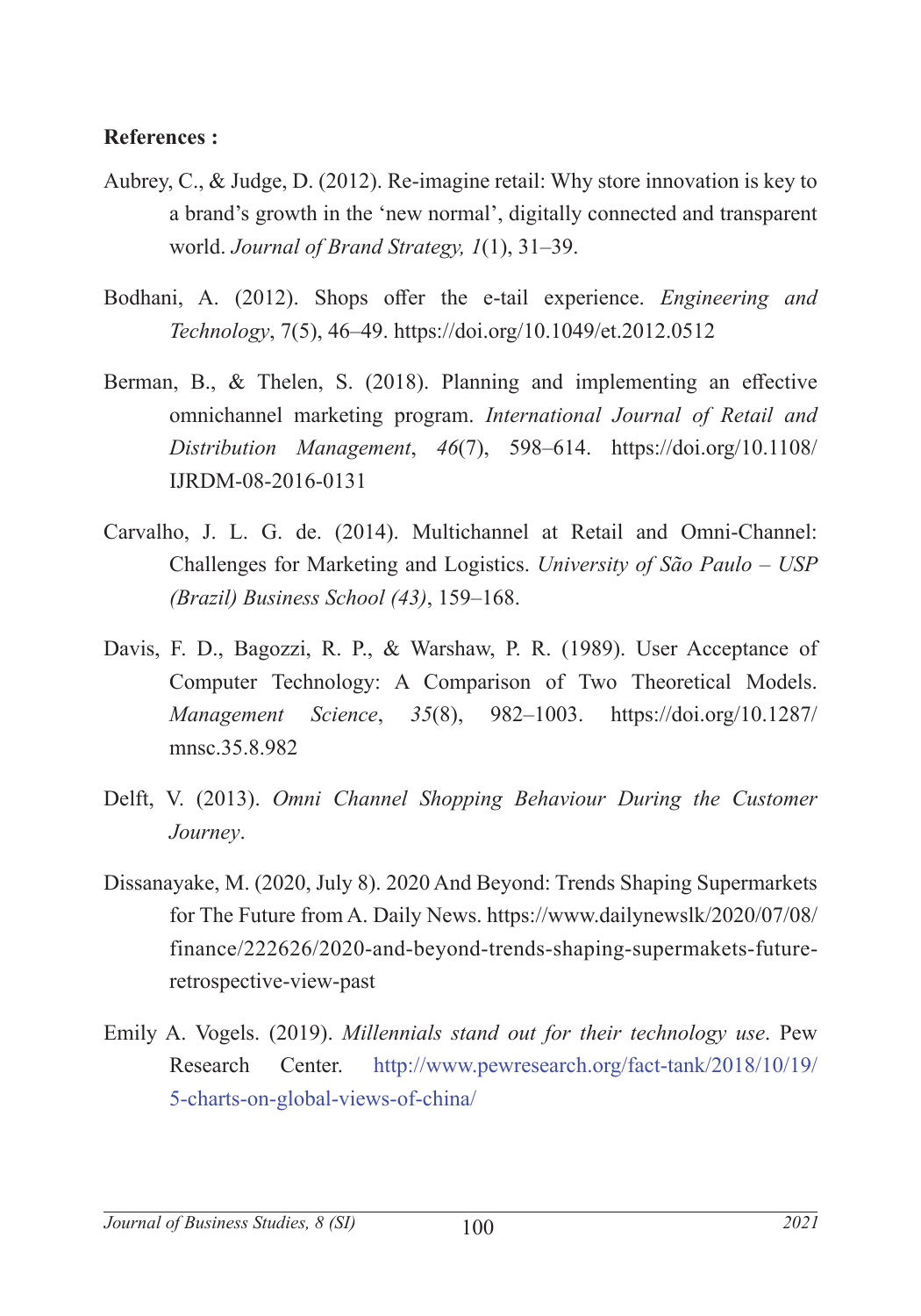- Fornell, C., & Larcker, D. F. (1981). Evaluating structural equation models with unobservable variables and measurement error. *Journal of Marketing Research, 18*(1), 39–50. https://doi.org/10.1177/002224378101800104
- Hair et al., R. E. A. (2014). Multivariate Data Analysis. In *Neuromarketing in India: Understanding the Indian Consumer* (Seventh Ed). Pearson Education Limited. https://doi.org/10.4324/9781351269360
- Hair, J. F., Sarsted, M., Ringle, C. M., & Gudergan, S. P. (2017). *Advanced issues in partial least squares structural equation modeling*. Sage.
- Hair, J. F., Risher, J. J., Sarstedt, M., & Ringle, C. M. (2019). When to use and how to report the results of PLS-SEM. *European Business Review*, *31*(1), 2–24. https://doi.org/10.1108/EBR-11-2018-0203
- Kaczorowska-Spychalska, D. (2017). Consumer perspective of omnichannel commerce. *Management*, *21*(2), 95–108. https://doi.org/10.1515/manment-2017-0007
- Kazancoglu, I., & Aydin, H. (2018). An investigation of consumers' purchase intentions towards omni-channel shopping: A qualitative exploratory study. *International Journal of Retail and Distribution Management*, *46*(10), 959–976. https://doi.org/10.1108/IJRDM-04-2018-0074
- Kim, C., Mirusmonov, M., & Lee, I. (2010). An empirical examination of factors influencing the intention to use mobile payment. *Computers in Human Behavior*, *26*(3), 310–322. https://doi.org/10.1016/j.chb.2009.10.013
- Konrad Chan. (2020). Asian retailers should consider investing in omnichannel experiences to stay relevant. Singapore Business Review. https://sbr. com.sg/financial-services/commentary/asian-retailers-should-considerinvesting-in-omnichannel-experiences-s
- Koufaris, M. (2002). Applying the Technology Acceptance Model and Flow Theory to Online Consumer Behavior. Information Systems Research, 13(2), 205–223. https://doi.org/10.1287/isre.13.2.205.83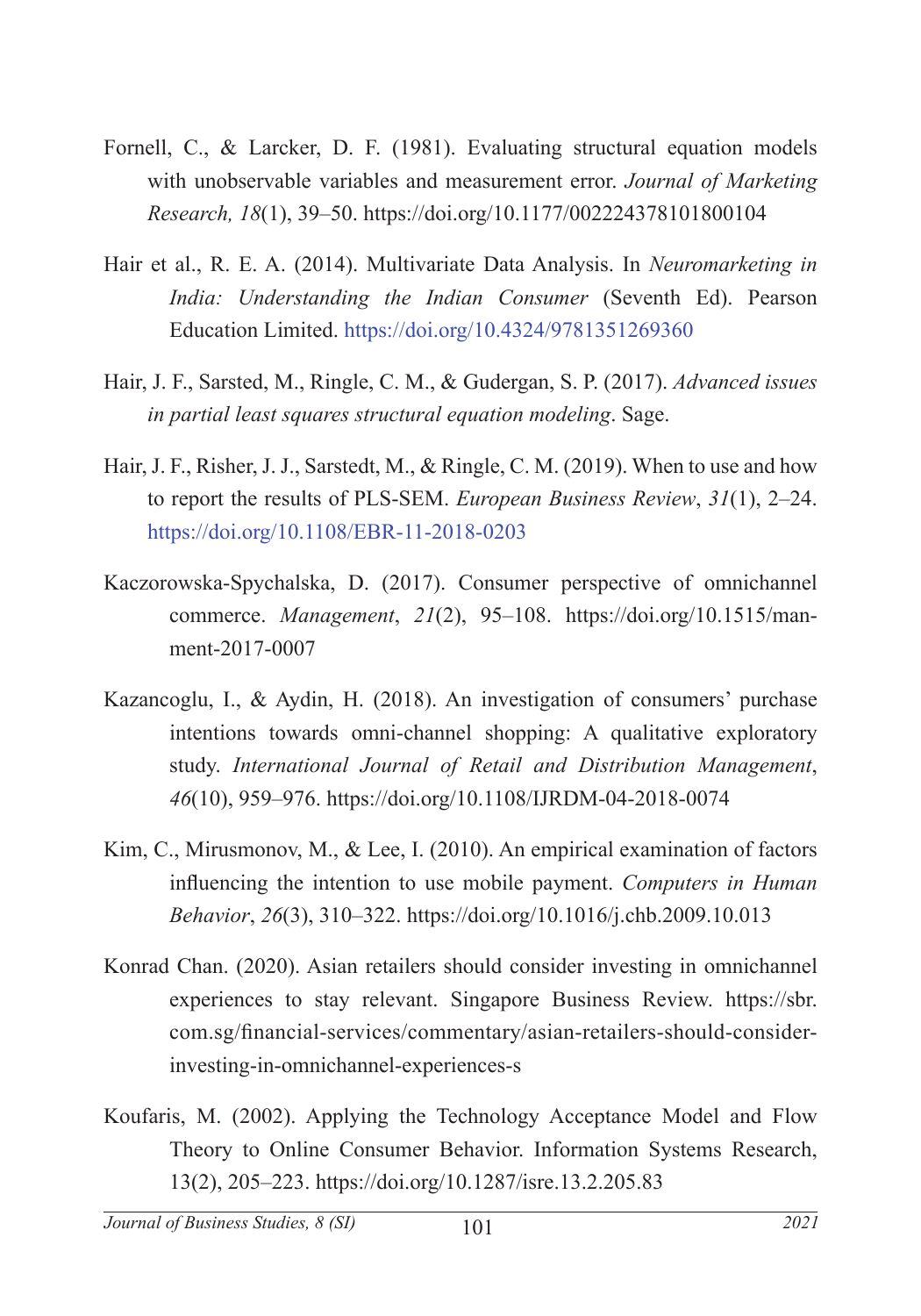- Krejcie, R. v, & Morgan, D. (1970). Determining Sample Size for Research Activities. *The NEA Research Bulletin*, *30*, 607–610.
- Lazaris, C., Vrechopoulos, A., Fraidaki, K., & Doukidis, G. (2014). Exploring the "Omnichannel" Shopper Behaviour. *AMA SERVSIG, International Service Research Conference, 13-15 June*, *October*. https://doi.org/ 10.13140/2.1.1278.2089
- Malhotra, N. K., Nunan, D., & Birks, D. F. (2017). *Marketing Research an Applied Approach*.
- Muhamed, M. (2019). Multichannel Retailing: How Omni-channel Retail Helps Build Loyalty. LMD. https://lmd.lk/loyalty-doesnt-come-easy/
- Piotrowicz, W., & Cuthbertson, R. (2014). Introduction to the special issue information technology in retail: Toward omnichannel retailing. *International Journal of Electronic Commerce*, *18*(4), 5–16. https://doi. org/10.2753/JEC1086-4415180400
- Plouffe, C. R., Hulland, J. S., & Vandenbosch, M. (2001). Research Report: Richness Versus Parsimony in Modeling Technology Adoption Decisions - Understanding Merchant Adoption of a Smart Card-Based Payment System. *Information Systems Research*, *12*(2), 208–222. https://doi. org/10.1287/isre.12.2.208.9697
- Podsakoff, P. M., MacKenzie, S. B., Lee, J. Y., & Podsakoff, N. P. (2003). Common method biases in behavioral research: A critical review of the literature and recommended remedies. *Journal of Applied Psychology*, *88*(5), 879–903. https://doi.org/10.1037/0021-9010.88.5.879
- Rigby, D. K. (2011). The Future of Shopping. In *Harvard Business Review* (Vol. 84, Issue 9). https://doi.org/10.1007/978-1-349-14797-7
- Samarasinghe, R. (2017). The influence of cultural values on green purchase behaviour. *Marketing Intelligence and Planning*, *35*(3), 377–396. https:// doi.org/10.1108/MIP-08-2016-0131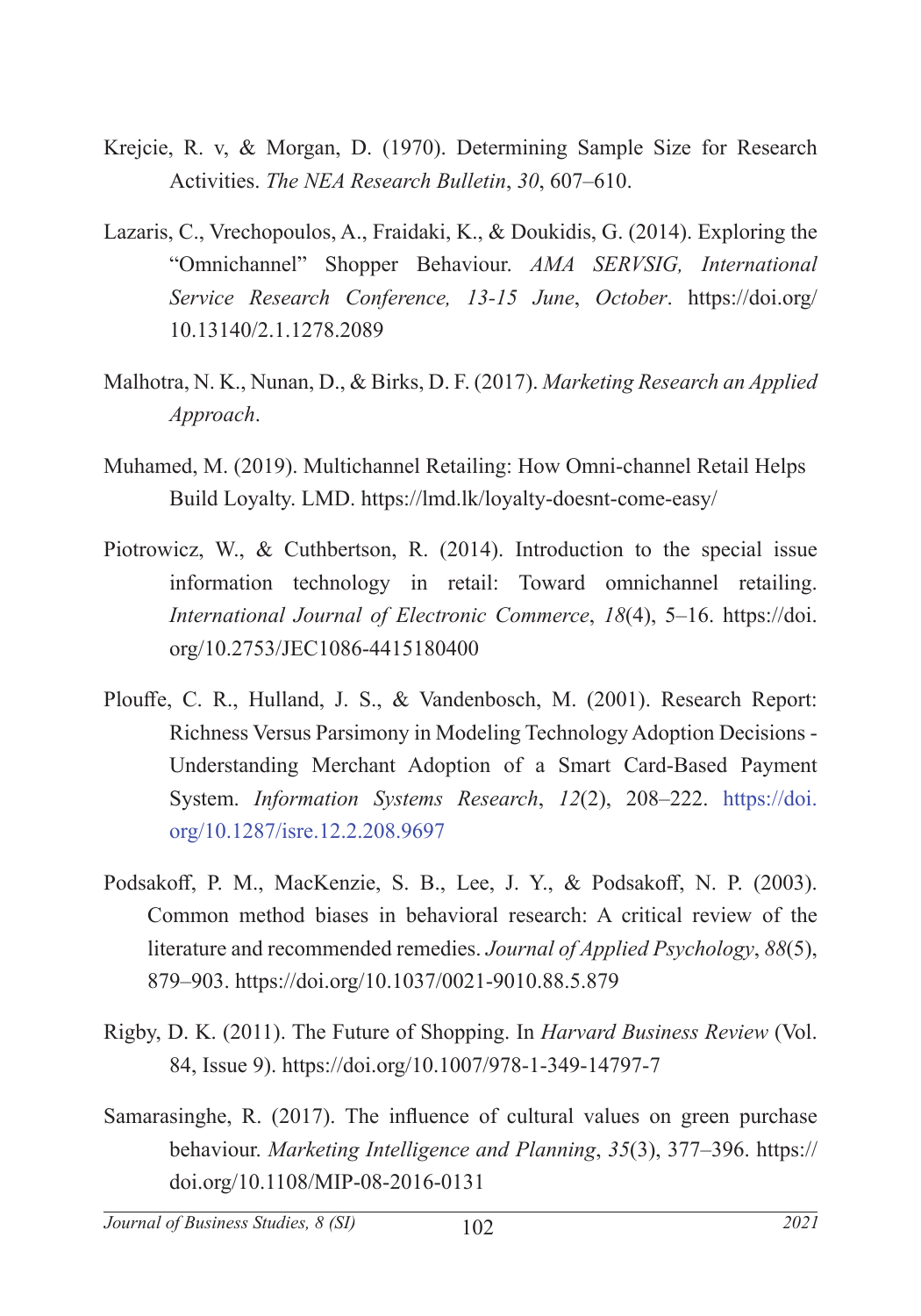- Saunders, M., Lewis, P., & Thornhill, A. (2019). Understanding research philosophy and approaches to theory development. In *Research Methods for Business Students* (Issue March).
- Sekaran. (2016). Research Methods for Business: A Skill Building Approach (Seventh Ed).
- Šerić, M., Gil-Saura, I., & Ruiz-Molina, M. E. (2014). How can integrated marketing communications and advanced technology influence the creation of customer-based brand equity? Evidence from the hospitality industry. *International Journal of Hospitality Management*, *39*, 144–156. https://doi.org/10.1016/j.ijhm.2014.02.008
- Silva, S. C. e, Martins, C. C., & Sousa, J. M. de. (2018). Omnichannel approach: Factors affecting consumer acceptance. *Journal of Marketing Channels*, *25*(1–2), 73–84. https://doi.org/10.1080/1046669x.2019.1647910
- Sopadjieva, E., Dholakia, U. M., & Benjamin, B. (2017). A Study of 46,000 Shoppers Shows That Omnichannel Retailing Works. *Harvard Business Review*, *August 2016*, 7–10.
- Tambo, T. (2015). Omni-channel retail information systems. *Encyclopedia of Information Science and Technology, Third Edition (Pp. 874-882). IGI Global.*
- The Retail Feedback Group. (2020). US Online & In-Store Grocery Shopping Study 2020. Supermarket Perimeter. https://www.supermarketperimeter. com/articles/5325-omnichannel-shoppers-increasing-amid-pandemic
- Venkatesh et al. (2012). Consumer Acceptance and Use of Information Technology: Extending the Unified Theory of Acceptance and Use of Technology. *MIS Quarter*, 34(3), 157–178.
- Verhoef, P. C., Neslin, S. A., & Vroomen, B. (2007). Multichannel customer management: Understanding the research-shopper phenomenon. International Journal of Research in Marketing, 24(2), 129-148. https://doi.org/10.1016/j.ijresmar.2006.11.00